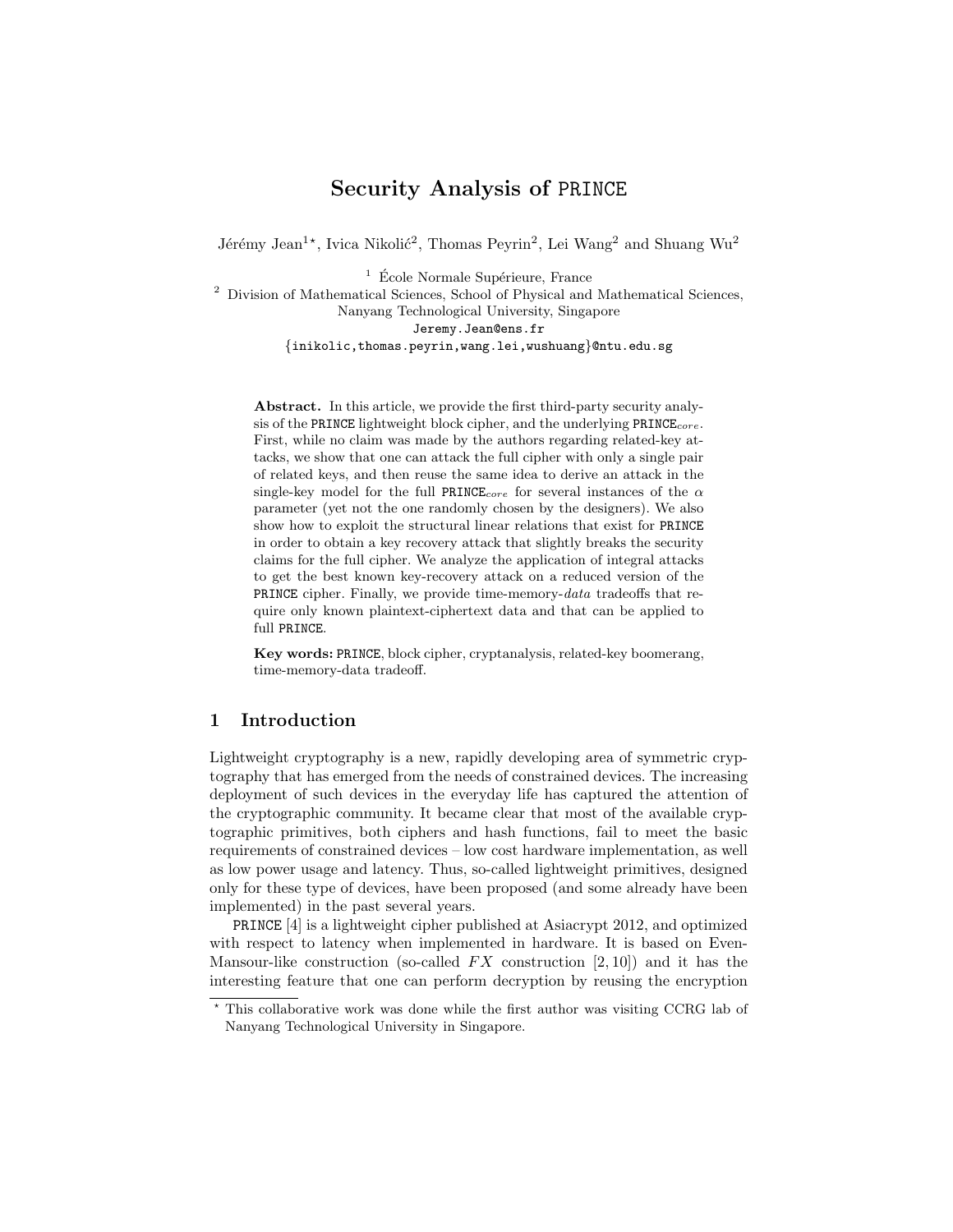process with a slightly different key. This feature, so-called  $\alpha$ -reflection property, clearly provides an advantage in implementations requiring both encryption and decryption, but at the same time induces some structure. This structure forced the designers to reduce the security expectations compared to an ideal cipher and they claimed that the security of the cipher is ensured up to  $2^{127-n}$  operations when  $2^n$  encryption/decryption queries are made. This bound is only valid for the single-key model, and the authors made no claim concerning the related-key model (a trivial related-key distinguisher can be built).

Our contributions. In this article, we provide the first third-party analysis of the PRINCE cipher. First, we analyze in Section 3 the resistance of PRINCE in regard to related-key attacks. We emphasize that the designers clearly did not make any claim regarding this attack model. However, the best attack is a trivial related-key distinguisher and moreover, it is not clear up to what extend an attack can be mounted. We show that with a single pair of related keys, one can recover the whole secret key faster than exhaustive search or faster than the claimed single-key security bound.

Furthermore, our related-key attacks are actually interesting not only for the related-key model, but also for the single-key one since we leverage these techniques to show in Section 4 that several choices of values for  $\alpha$  lead to an insecure version of  $\texttt{PRINCE}_{core}$  in the single-key model. It is to be noted that the designers required  $\alpha \neq 0$  to enforce their security claims and the value of  $\alpha$  was eventually derived from the fraction part of  $\pi$ . We show that the choice of  $\alpha$  is actually sensitive for the security of the cipher.

In Section 5, we exploit the related-key relations verified with probability 1 that exist for PRINCE in order to mount a key recovery attack, slightly breaking the designers claims in the single-key scenario. Namely, we show that one can generically gain a factor  $2^{0.6}$  compared to their claims, by only taking into account that the cipher is using the  $FX$  construction and has the  $\alpha$ -reflection property. While the gain is quite small, it indicates that more precise security proof (taking in account the  $\alpha$ -reflection property) might be an interesting research problem.

We explore the application of integral attacks in Section 6 and improve the best known result on a reduced version of PRINCE, providing a 6-round key recovery attack with low complexity.

Finally, in Section 7 we propose tradeoffs for PRINCE. We show that due to the specific structure of the cipher, tradeoffs involving data and requiring only known plaintexts-ciphertext are achievable for PRINCE. We start with a Memory-Data tradeoff based on the meet-in-the-middle technique, and improve our results to Time-Memory-Data tradeoff based on the original Hellman's approach.

Our results are summarized in Table 1.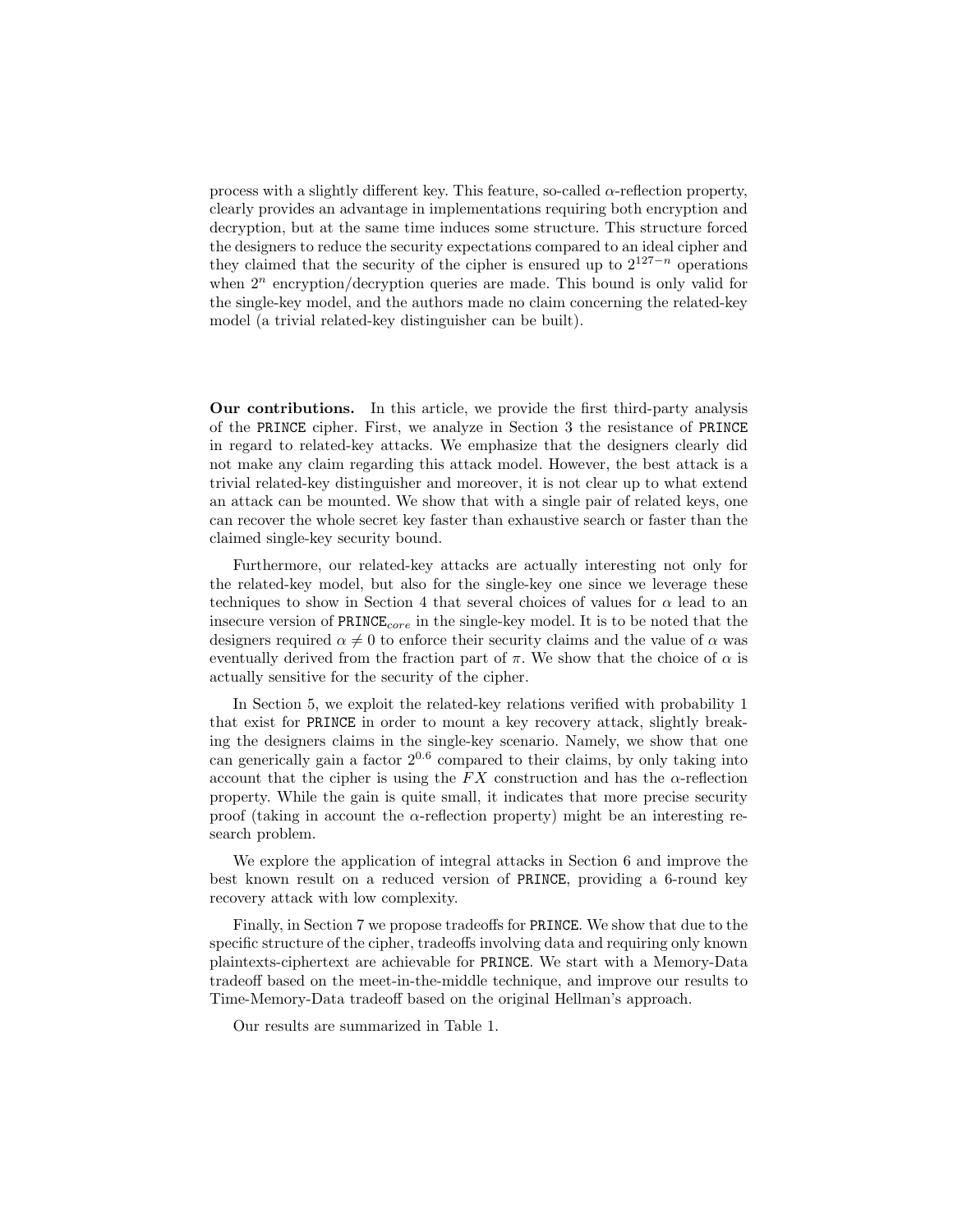| Cipher                            | Rounds                                                   | Data                           | Time         | <b>Memory</b>  | Technique                                                                | Ref.        |
|-----------------------------------|----------------------------------------------------------|--------------------------------|--------------|----------------|--------------------------------------------------------------------------|-------------|
|                                   | $\overline{4}$                                           | $2^4$                          | $2^{64}$     | $2^{4}$        | Integral                                                                 | Section 6   |
| PRINCE                            | 5                                                        | $5 \cdot 2^4$                  | $2^{64}$     | $2^8$          | Integral                                                                 | Section 6   |
|                                   | 6                                                        | $2^{16}$                       | $2^{64}$     | $2^{16}$       | Integral                                                                 | Section 6   |
|                                   | 12                                                       | 2 <sup>1</sup>                 | $2^{125.47}$ | negl.          | Single-Key                                                               | Section 5   |
|                                   | $12+$                                                    | $2^{33}$                       | $2^{64}$     | $2^{33}$       | Related-Key                                                              | Section 3.1 |
|                                   | 12                                                       | $MD = N, T = N^{\frac{1}{2}}$  |              |                | MD TO                                                                    | Section 7   |
|                                   | 12                                                       | $T(MD)^2 = N^2N^{\frac{1}{2}}$ |              | TMD TO         | Section 7                                                                |             |
|                                   | 12                                                       | $TMD = NN^{\frac{1}{2}}$       |              | TMD TO         | Section 7                                                                |             |
| $PRINCE_{core}$                   | $\overline{4}$                                           | 2 <sup>4</sup>                 | $2^8$        | 2 <sup>4</sup> | Integral                                                                 | Section 6   |
|                                   | 5                                                        | $5 \cdot 2^4$                  | $2^{21}$     | $2^8$          | Integral                                                                 | Section 6   |
|                                   | 6                                                        | $2^{16}$                       | $2^{30}$     | $2^{16}$       | Integral                                                                 | Section 6   |
|                                   | $12+$                                                    | $2^{39}$                       | $2^{39}$     | $2^{39}$       | RK Boomerang                                                             | Section 3.2 |
|                                   | 12                                                       | $2^{41}$                       | $2^{41}$     | negl.          | SK Boomerang for                                                         | Section 4   |
|                                   |                                                          |                                |              |                | Chosen $\alpha$                                                          |             |
| RK: Related-key<br>SK: Single-key | <sup>†</sup> : No security claim for related-key attacks |                                |              |                | TO: (Cryptanalytic) Tradeoff<br>MD: Memory-Data<br>TMD: Time-Memory-Data |             |

Table 1. Summary of the results on PRINCE and PRINCE<sub>core</sub>.

# 2 Description of PRINCE

**PRINCE** [4] is a 64-bit block cipher that uses a 128-bit secret key k. The key expansion first divides k into two parts of 64 bits each  $k = (k_0||k_1)$ , where || denotes the concatenation, and then extends the key material into 192 bits:

$$
k = (k_0 || k_1) \to (k_0 || k'_0 || k_1) = (k_0 || L(k_0) || k_1), \tag{1}
$$

with  $L(x) = (x \gg 1) \oplus (x \gg 63)$ . The 64-bit subkeys  $k_0$  and  $k'_0$  are used as input and output whitening keys respectively, while  $k_1$  is used as internal key for the core block cipher  $\texttt{PRINCE}_{core}$  (see Fig. 1).



Fig. 1. A schematic view of the PRINCE cipher.

The internal block cipher  $\texttt{PRINEE}_{core}$  is a Substitution-Permutation Network composed of 12 rounds. The round function  $\mathcal{R}_i$  is defined by the bitwise addition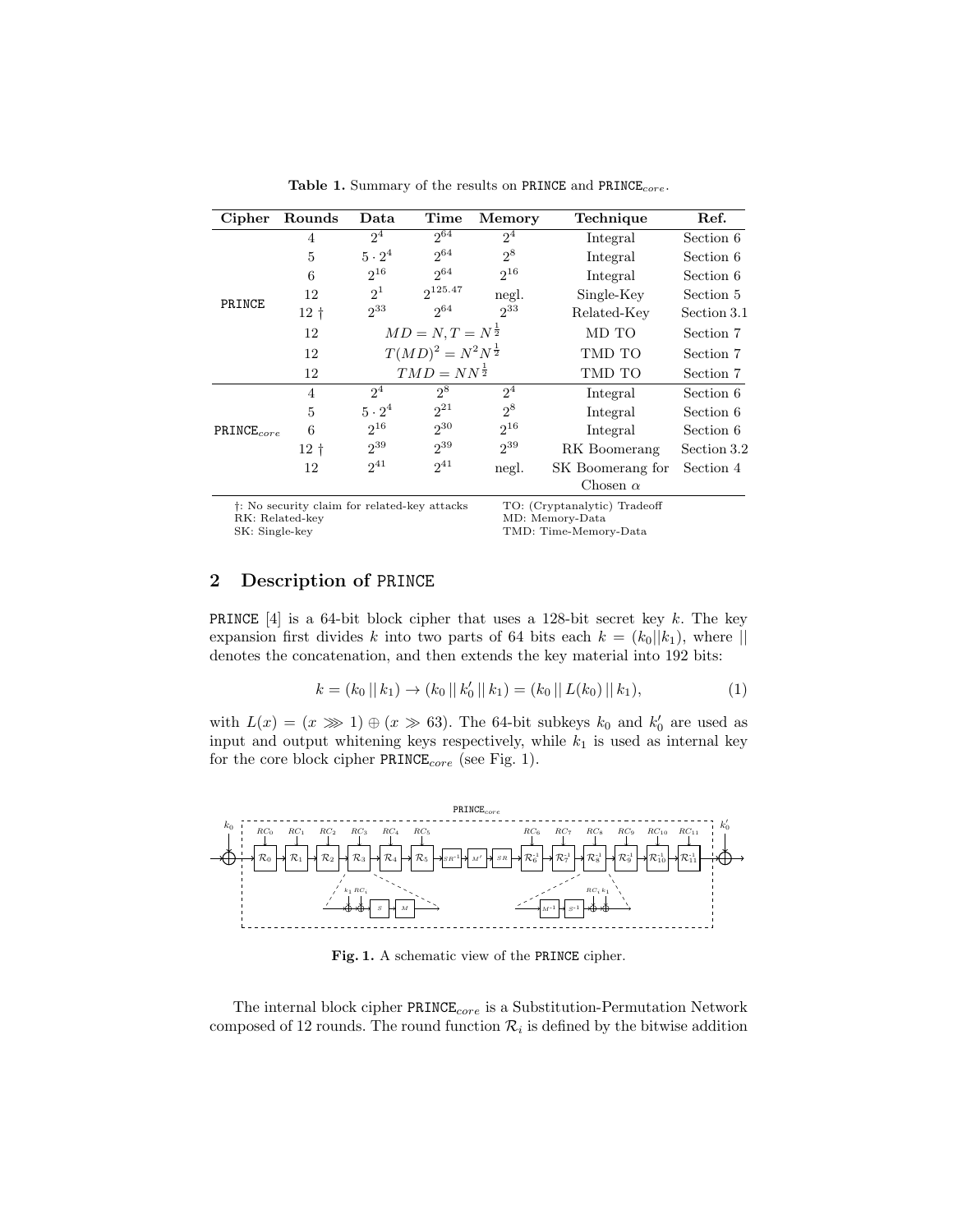of the 64-bit subkey  $k_1$  and a 64-bit constant  $RC_i$ , the application of a 4-bit Sbox  $S$  to each of the 16 4-bit nibbles of the internal state, and finally the multiplication by a linear diffusion matrix  $M$ . The encryption of  $PRINE_{core}$  is then composed of the application of the 6 rounds  $\mathcal{R}_0, \ldots, \mathcal{R}_5$ , the multiplication by a linear diffusion matrix  $M_{mid}$ , and finally the application the 6 inverse rounds  $\mathcal{R}_6^{-1}, \ldots, \mathcal{R}_{11}^{-1}$ :

 $\textrm{PRINCE}_{core} = \mathcal{R}_{11}^{-1} \circ \mathcal{R}_{10}^{-1} \circ \mathcal{R}_{9}^{-1} \circ \mathcal{R}_{8}^{-1} \circ \mathcal{R}_{7}^{-1} \circ \mathcal{R}_{6}^{-1} \circ M_{mid} \circ \mathcal{R}_{5} \circ \mathcal{R}_{4} \circ \mathcal{R}_{3} \circ \mathcal{R}_{2} \circ \mathcal{R}_{1} \circ \mathcal{R}_{0}.$ 

The 4-bit S-box S has a maximal differential probability of  $p_{max} = 2^{-2}$ , and is given by (in hexadecimal display)  $S[x] = [B, F, 3, 2, A, C, 9, 1, 6, 7, 8, 0, E, 5, D, 4]$ . The linear diffusion matrix M is composed of a linear matrix  $M'$  and a nibble shifting part SR (similar to a ShiftRows in AES [6]):  $M = SR \circ M'$ . Then, the linear middle matrix  $M_{mid}$  is defined by  $M_{mid} = M \circ M' \circ M^{-1} = SR \circ M' \circ SR^{-1}$ . We refer to [4] for the complete description of  $M'$ , but one must remark that its diffusion property ensures that at least 16 Sboxes are active for 4 consecutive round functions.

It is to be noted that  $RC_i \oplus RC_{11-i} = \alpha = \alpha$  = 0xc0ac29b7c97c50dd for all  $0 \leq i \leq 11$ , and since the matrix M' is an involution, this allows to perform the decryption D of PRINCE by simply encrypting with the key  $k_1 \oplus \alpha$  instead of  $k_1$ and flipping the whitening keys  $k_0$  with  $k'_0: D_{(k_0||k'_0||k_1)}(\cdot) = E_{(k'_0||k_0||k_1\oplus\alpha)}(\cdot)$ .

In this article, we see the internal state s of PRINCE as a  $4 \times 4$  matrix form, where each cell is a nibble, and if we denote  $s[i]$  the *i*-th nibble,  $0 \le i < 16$  from MSB to LSB, it would be located at row i (mod 4) and column  $|i/4|$ .

## 3 Related-key attacks

In this section, we describe a related-key attack on the full PRINCE, and a relatedkey attack on the core block cipher  $PRINCE_{core}$ . The first one (Section 3.1) uses a single related-key, and the  $\alpha$ -reflection property of the core cipher to recover the 128-bit master key with  $2^{33}$  data,  $2^{63}$  operations and  $2^{32}$  memory. The second attack (Section 3.2) uses a related-key differential characteristic with highprobability to mount a boomerang distinguisher on the core block cipher, that can be turned into a key-recovery attack for the 64-bit key  $k_1$  of PRINCE<sub>core</sub>. We have verified experimentally our results – an example of boomerang quartet for the full 12-round PRINCE<sub>core</sub> is given in Appendix A.

#### 3.1 Related-key attack on full PRINCE with the  $\alpha$ -reflection property

We denote in the sequel the secret master key that we aim to recover by  $k =$  $(k_0, k_1)$ . We introduce one related-key  $k' = (k_0, k_1 \oplus \alpha)$ , where  $\alpha$  refers to constant defined in Section 2. The attack procedure uses the following distinguisher on the whole core of PRINCE.

**Property 1.** Let  $(P, C)$  be the plaintext/ciphertext pair encrypted under the secret key k of PRINCE, and  $(P', C')$  be the plaintext/ciphertext pair obtained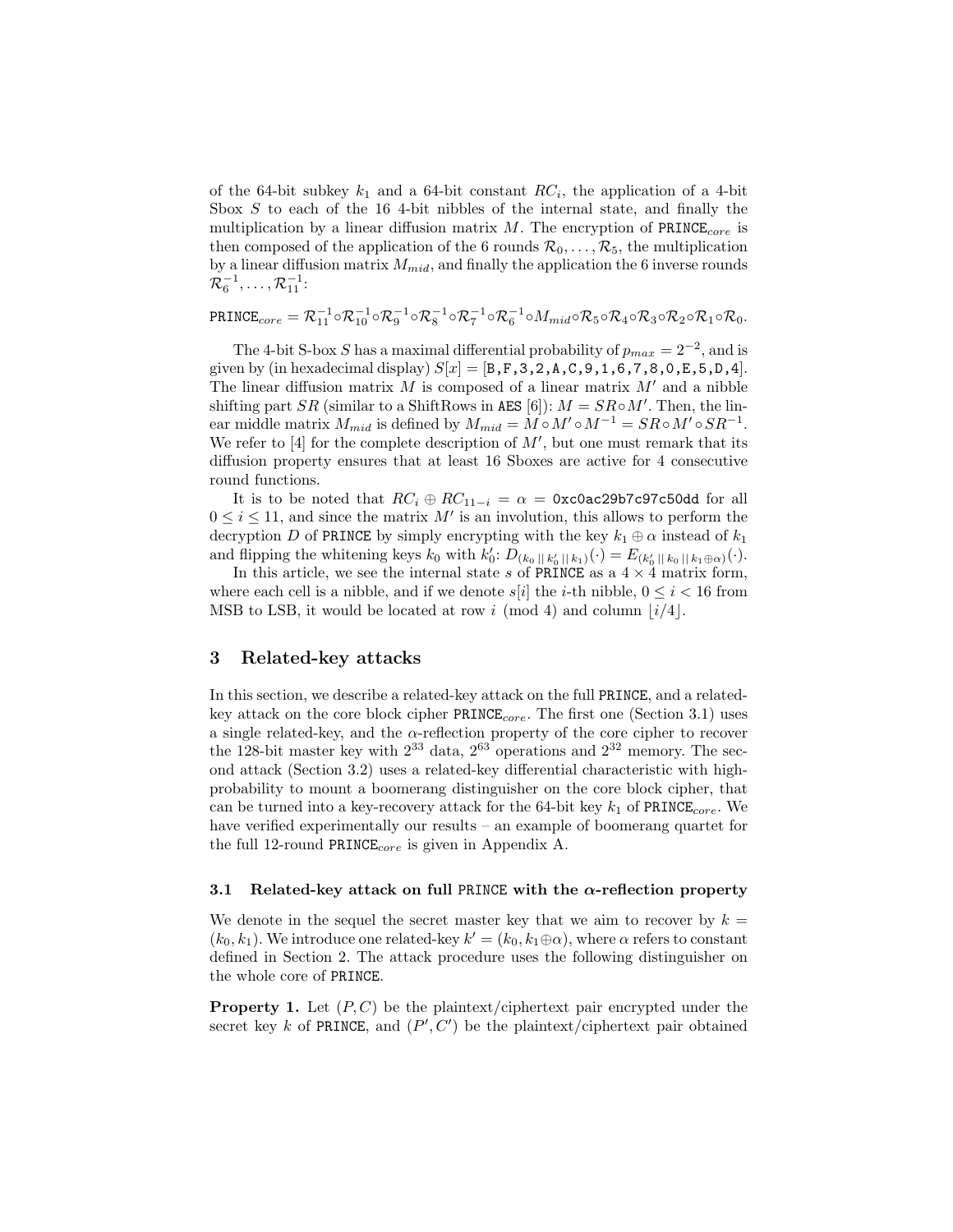from PRINCE with the related key k'. If  $C \oplus P' = k_0 \oplus L(k_0)$ , then  $P \oplus C' =$  $k_0 \oplus L(k_0)$  with probability 1.

**Proof.** As described in Section 2, PRINCE transforms a plaintext  $P$  into the ciphertext  $C = E_{k_1}(k_0 \oplus P) \oplus L(k_0)$ , where  $E_{k_1}$  instantiates PRINCE<sub>core</sub> with key  $k_1$ . For a second plaintext P', we set  $C' = E_{k_1 \oplus \alpha}(k_0 \oplus P') \oplus L(k_0)$  using



Fig. 2. Related-key distinguisher on full PRINCE.

the related-key. The condition  $C \oplus P' = k_0 \oplus L(k_0)$  actually states that the output of  $PRINCE_{core}$  in the first message equals the input of  $PRINE_{core}$  in the second one. Namely,  $C \oplus P' = k_0 \oplus L(k_0)$  means  $x' = y$  from the notations of Figure 2. Since  $y = E_{k_1}(x)$  and  $y' = E_{k_1 \oplus \alpha}(x')$ , we have  $x = y'$ , which gives  $P \oplus C' = k_0 \oplus L(k_0).$ 

From this distinguisher, we show how to mount a key-recovery attack on PRINCE.

- 1. Query  $2^{32}$  ciphertexts to PRINCE with the key  $k = (k_0, k_1)$ , and obtain plaintext/ciphertext pairs denoted as  $(P_i, C_i)$ . Store them in a hash table  $T_c$ indexed by  $X_i = P_i \oplus C_i$ .
- 2. Query  $2^{32}$  plaintexts to PRINCE with the related key  $k' = (k_0, k_1 \oplus \alpha)$ , and obtain plaintext/ciphertext pairs denoted as  $(P_i', C_i')$ . Store them in a table  $T_p$  index by  $Y_i = P'_i \oplus C'_i$ .
- 3. Find collisions in the keys of  $T_p$  and  $T_c$ .
- 4. For each pair  $X_i = Y_j$ , compute  $Z = C_i \oplus P'_j$ . Sample a plaintext P uniformly at random, and obtain the corresponding ciphertext C from the encryption oracle. Check the distinguisher by constructing the ciphertext  $C' = P \oplus Z$ , querying its corresponding plaintext  $P'$  decrypted with the related-key, and check if  $P' \oplus C = Z$ . If this holds, then  $Z = k_0 \oplus L(k_0)$ .
- 5. Retrieve  $k_0$  by inverting the bijection  $x \to L(x) \oplus x$ , and finish the attack by recovering  $k_1$  exhaustively.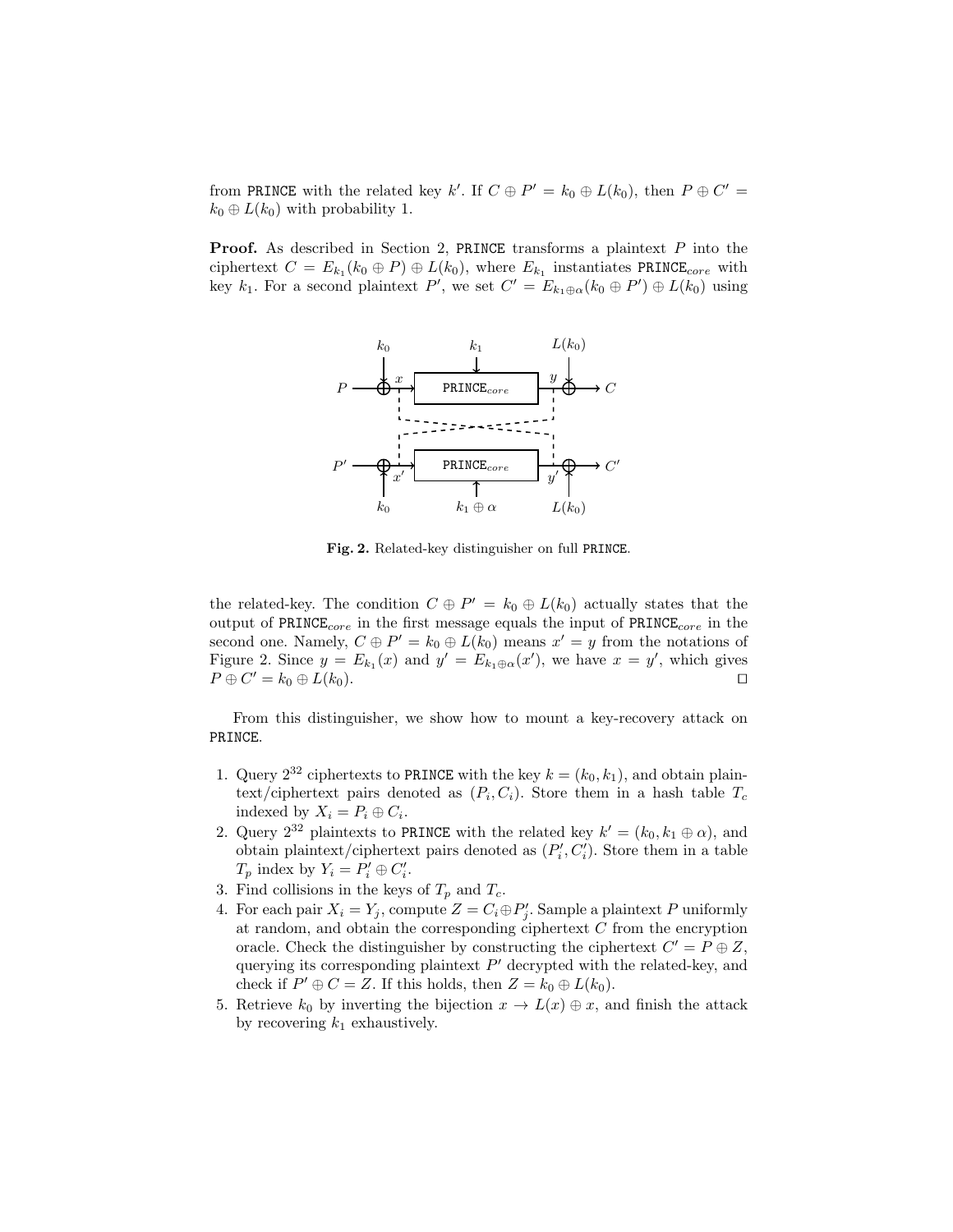**Complexity analysis.** After the two first steps where two structures of  $2^{32}$ independent values have been constructed, by the birthday paradox we expect one collision for step 3. This collision gives a suggestion for  $k_0$  that we check with the previously described distinguisher. This attack requires known plaintexts, but we note that with a chosen plaintext attack, we can pick  $C_i$  and  $P'_j$  carefully such that  $C_i \oplus P'_j$  covers all the possible  $2^{64}$  values. This ensures the value of  $k_0$ to be recover with probability 1 at Step 4.

The total data complexity is about  $2^{33}$  chosen plaintexts to construct the two tables and check the distinguisher, and requires a time complexity equivalent to  $2^{33} + 2^{64} \approx 2^{64}$  encryptions. We recall that the security bound for single-key attack with  $2^{33}$  data claimed by the designers equals  $127 - 33 = 94$  bits.

### 3.2 Related-key boomerang attack on  $PRINE_{core}$

In this section, we describe a related-key boomerang attack on PRINCE<sub>core</sub> with a time complexity equivalent to  $2^{48}$  encryptions. To construct the boomerang distinguisher, we split the core block cipher E of PRINCE into two halves  $E = E_1 \circ E_0$ , where both  $E_0$  and  $E_1$  consists in 6 non-linear layers. The main observation that makes the distinguisher efficient is the existence of related-key differential characteristics with a very high probability. We start our analysis with an inspection of the S-box of PRINCE.

Property 2. For the S-box of PRINCE, there are 15 differential transitions, i.e. 15 pairs of input-output differences, that hold with probability  $2^{-2}$ .

Further, we introduce three differences  $(\Delta, \Delta_M, \nabla)$  that play the main role in our boomerang attacks. Let  $\Delta \to \Delta_O$  be one of the 15 transitions with probability  $2^{-2}$ , and let  $\Delta_M$  be defined as  $\Delta_M = M(\Delta_O)$ , where M is the linear layer of PRINCE. Finally, let  $\nabla = \Delta \oplus \Delta_M$ .



Fig. 3. Iterative differential characteristic on one round of  $PRINE_{core}$  used in the boomerang distinguisher.

**Property 3.** For  $\text{PRINE}_{core}$ , there exists one round iterative characteristic  $(\Delta_M, \nabla) \rightarrow (\Delta_M)$  where  $\Delta_M$  is the difference in the incoming state and  $\nabla$ is the difference in the key, that holds with probability  $2^{-2}$ .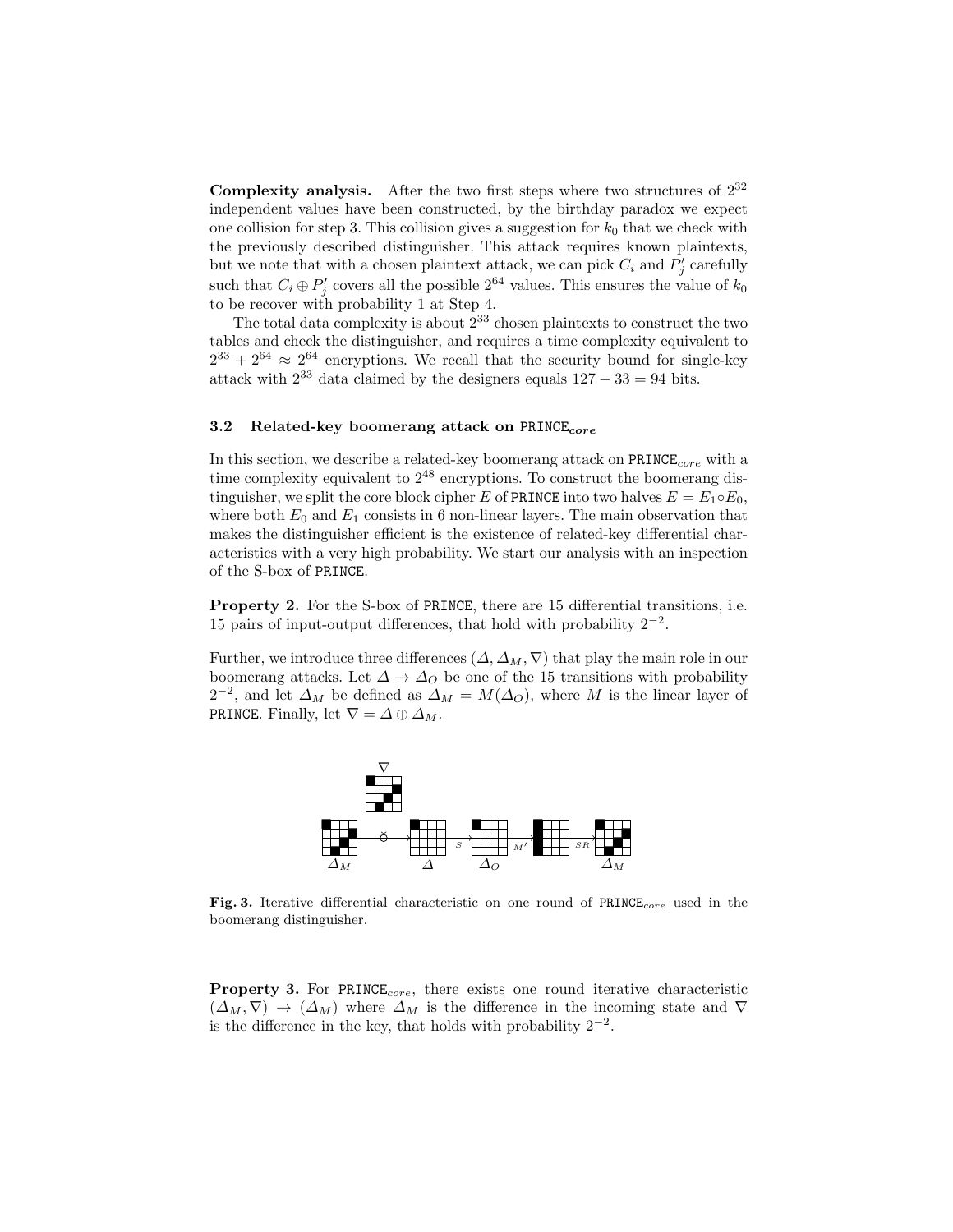The proof is trivial and is based on the particular values of the differences we have defined above (see Fig.3).

The related-key boomerang distinguisher uses two independent six-round differential characteristics, produced as concatenation of six copies on the singleround differential characteristic previously described. Thus, we obtain two sixround characteristics with probabilities  $p = q = 2^{-2 \times 6} = 2^{-12}$ . Consequently, the related-key boomerang distinguisher finds a boomerang quartet of plaintexts in  $(pq)^{-2} = 2^{48}$  queries to the encryption/decryption oracle. We have implemented the distinguisher on a PC and found out that due to the amplified probability of the boomerang, the actual complexity is lower, i.e. it is somewhere around 236. Thus, we were able to find a boomerang quartet for the full 12 rounds of  $PRINCE_{core}$ . An example of one such quartet is given in Appendix A.

Before we continue, we would like to make a few observations regarding the boomerang:

- the distinguisher is applicable regardless of the choice of the diffusion matrix  $M$ ,
- the distinguisher is applicable regardless of the position of  $\Delta$  in the state, i.e. we can choose any of the 16 nibbles,
- the distinguisher is applicable regardless of the choice of  $\Delta$  in the top and the bottom characteristics,
- $\bullet\,$  for one of the six-round characteristics one can choose differential transition that holds even with probability  $2^{-3}$ . In that case, the probability of the boomerang becomes  $2^{6 \cdot 2 \cdot (-3) + 6 \cdot 2 \cdot (-2)} = 2^{-60}$ .

Thus we can conclude that for PRINCE<sub>core</sub>, one can launch around  $15.16 \cdot 15.16 \approx$  $2^{16}$  different related-key boomerang distinguishers that hold with probability  $2^{-48}$ , and around  $210 \cdot 16 \cdot 15 \cdot 16 + 15 \cdot 16 \cdot 210 \cdot 16 \approx 2^{21}$  boomerangs with probability  $2^{-60}$ . In the sequel, we denote  $\mathcal{A}(i, j)$  the boomerang distinguisher with probability  $2^{-48}$  where the active on the top characteristic is the *i*-th one, and the *j*-th one for the bottom characteristic,  $0 \le i, j \le 16$ .

Key-recovery attack. We now show how to turn the previous related-key boomerang distinguisher into a key-recovery attack. After the previously described distinguishing algorithm has completed, the attacker has one boomerang structure consisting in two pairs conforming to the first differential characteristic, and two other pairs verifying the second differential characteristic. From the plaintext, we show that the entropy of the nibble from  $k_1$  corresponding to the active nibble in the top characteristic has been reduced to 2 bits. Indeed, as the pair verifies the first round, we know the differential transition of the first active nibble, so that there are only 4 possible values of that particular nibble<sup>3</sup>. Since we know the values in the plaintexts, and we have two pairs that verify this transition, the corresponding key-nibble can only take two values. The same reasoning applies on the ciphertexts for the bottom characteristic.

<sup>&</sup>lt;sup>3</sup> The transitions occurring with probability  $2^{-2}$ , there are two pairs of values that are solution to  $S(x) \oplus S(x \oplus \Delta) = \Delta_O$ .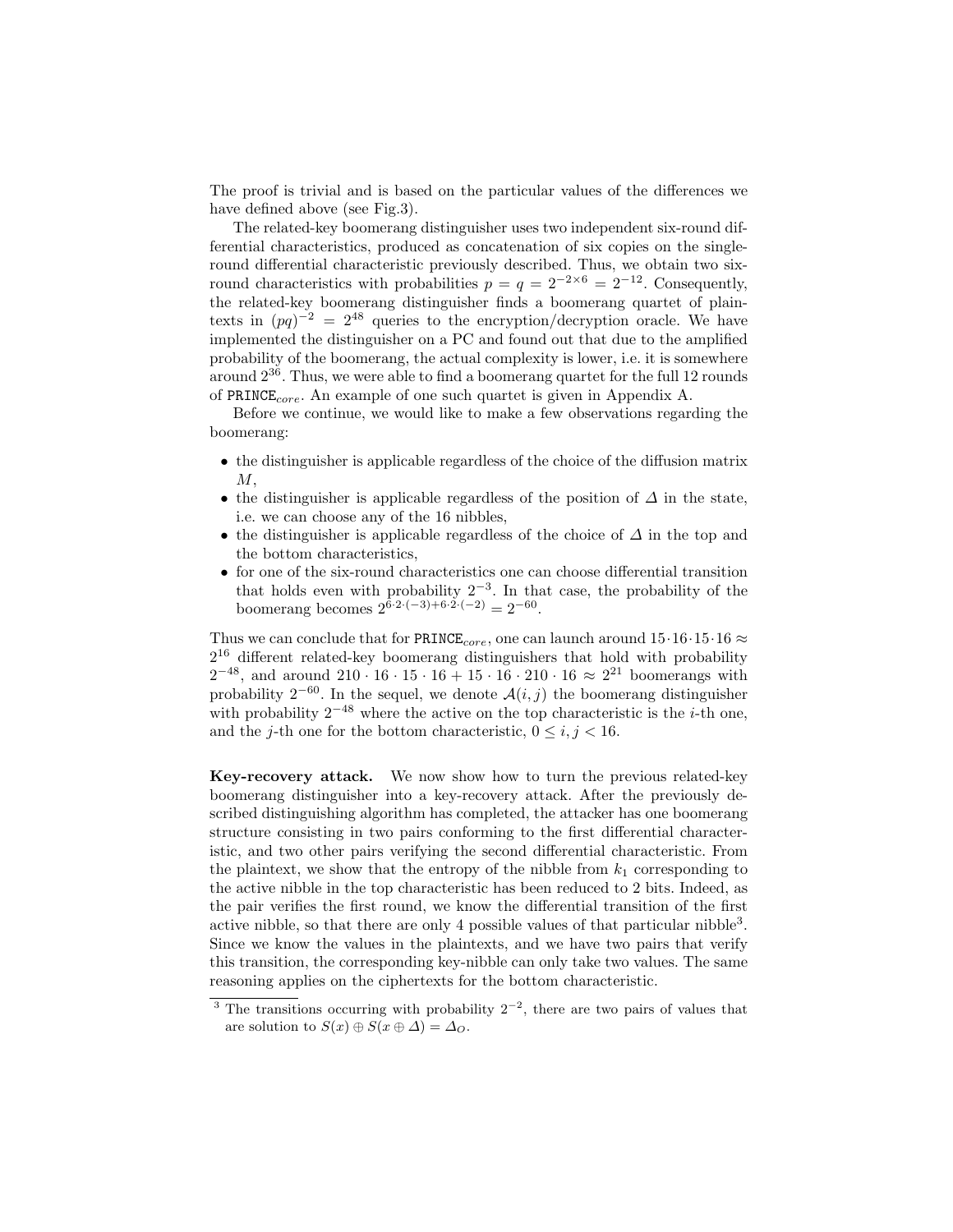If we run 16 different instances of the boomerang distinguishing algorithm  $\mathcal{A}(n, n)$ ,  $0 \leq n < 16$ , with the same nibble position n in the two characteristic, each iteration would narrow the *n*-th nibble of  $k_1$  to exactly one value, but this would also require  $16.2^{36}$  chosen-plaintexts. Instead, we run 8 times the algorithm with different nibble positions in the top and the bottom part:  $\mathcal{A}(n, n + 8)$ ,  $0 \leq n < 8$ . Consequently, the information from the top pairs reduces the left half of  $k_1$  to  $2^8$  values, and the bottom pairs reduces the right half of  $k_1$  to  $2^8$ values as well. In total, this requires  $8 \cdot 2^{36}$  data and time to run the boomerang algorithm A, and an additional  $2^{16}$  time to recover the actual key  $k_1$ .

## 4 A Single-key Attack on PRINCE<sub>core</sub> With Chosen  $\alpha$

The related-key boomerang attack presented above does not make use of the  $\alpha$ reflection property, but rather of the high probability one-round iterative characteristic. In this section, we show that the two concepts can be combined into a single-key boomerang attack with a modified value of  $\alpha$ , i.e. we show existence of a set of values of  $\alpha \neq 0$  for which one can launch key-recovery attack on PRINCE<sub>core</sub>. The idea of our single-key attack is to align encryption with decryption in the boomerang. We note that the possibility of alignment has been discussed in the submission (see Sect. 3.1 of [4]), however the designers did not examine the case of boomerangs.

First, let us assume the encryption  $Enc$  of  $PRINE_{core}$  is aligned with decryption Dec, and focus on differential trails. Due to the  $\alpha$ -reflection property, these two primitives are identical up the the addition of the round constants  $RC<sub>i</sub>$ . As pointed by the designers, to build a related-key differential trail between Enc and Dec, one takes difference  $\alpha$  in the related keys and since the same difference  $\alpha$  is introduced by the round constants, in each round the differences cancel and the trail holds with probability 1. On the other hand in the single-key case, the difference coming from the key is 0, while the constants would still have the predefined  $\alpha$ . Recall that in the six-round differential trails used in the relatedkey boomerang attack, in each round the difference introduced by the key is  $\nabla$ . Hence, if  $\alpha$  would coincide with the difference  $\nabla$  in the key from the above related-key boomerang, then a six-round single-key trail between Enc and Dec is precisely the same as the six-round related-key trail between two Enc (or between two Dec), i.e. the keys and constants switch roles. In other words, in the single-key case one can build a six-round trail with probability  $2^{-12}$ .

The single-key boomerang attack for the whole  $PRINCE_{core}$  uses the same  $\Delta_M$  in the top and bottom characteristics, and it can be described as follows:

- 1. Aligning encryption with decryption at the beginning: Take a random plaintext  $P_1$  and compute  $C_2 = P_1 \oplus \Delta_M$ .
- 2. Aligning two encryptions with decryptions at the end: Encrypt  $P_1$ to produce the ciphertext  $C_1$ , and decrypt  $C_2$  to produce the plaintext  $P_2$ . Compute  $C_3 = C_1 \oplus \Delta_M$  and  $P_4 = P_2 \oplus \Delta_M$ .
- 3. Aligning encryption with decryption at the beginning: Decrypt  $C_3$ to produce the plaintext  $P_3$ . Encrypt  $P_4$  to produce the ciphertext  $C_4$ . If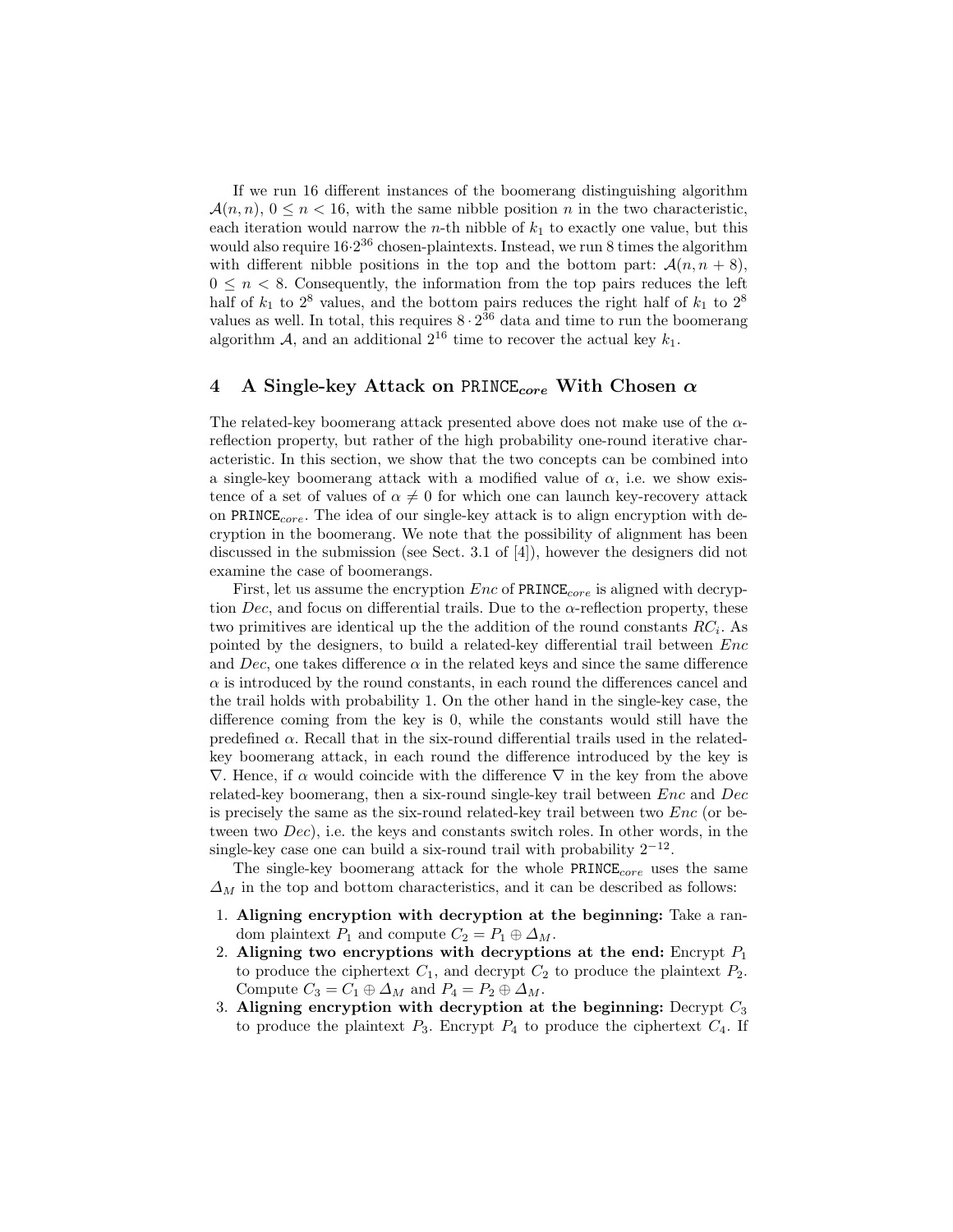$P_3 \oplus C_4 = \Delta_M$  output the boomerang quartet  $(P_1, C_2, P_3, C_4)$ , otherwise go to step 1.

After repeating  $1-3$  around  $2^{48}$  times, one finds the quartet with a high probability. The proof of correctness of the above boomerang is similar as in the case of standard boomerangs (where one aligns encryptions with encryptions).

In the single-key case, we cannot choose the position of the active nibble as it is fixed by the value of  $\alpha$ . Thus in the key recovery attack, we can recover only a single nibble of the master key. The first boomerang quartet will suggest 4 possible values for this nibble, and an additional quartet will give the exact value. Thus the complexity of recovering 4 bits of the master key is  $2 \cdot 2^{48} = 2^{49}$ . The remaining 60 bits can be searched exhaustively. Our experimental results suggest that when the top and the bottom characteristic use the same value  $\Delta_M$ then the probability of the boomerang is somewhat lower, i.e. instead of  $2^{-36}$ obtained in the case of different  $\Delta_M$ , now we get  $2^{-40}$ . Therefore the actual recovery of the 4 bits is around  $2 \cdot 2^{40} = 2^{41}$ .

The above attack is applicable only when the value of the constant  $\alpha$  coincides with the value of  $\Delta_M$  defined in the previous section. Therefore,  $\alpha$  can take  $15 \cdot 16 = 240$  different values. We note that the original value chosen by the designers is not among these 240 values.

### 5 Exploiting the extra linear relation

In this section, we give an analysis of PRINCE in the single-key model. We show that while the claim of the authors is that no attack can be conducted on PRINCE with less than  $2^{127-n}$  computations with  $2^n$  queries, it is possible to slightly break this bound by leveraging the various linear relations that exist with probability 1 in the cipher. Of course, considering the small gain factor (only about  $2^{0.6}$ ), our attack does not really contradict the claim of the designers. However, it indicates that perhaps it might be worth to tweak the security proof in order to take into account all the linear relations inherent to the structure of PRINCE. We emphasize that the gain factor comes directly from the number of keys tested, and not by computing only parts of the cipher as for biclique attacks [3]. It would be possible to slightly increase the gain by combining with the accelerating tricks from biclique attacks, but our goal is not in this direction as we are analyzing the structural behavior of the cipher.

#### 5.1 The linear relations

The idea underlying our attack is that there exist two linear relations for PRINCE cipher that are verified with probability 1:

$$
E_{(k_0||k_1)}(P) = E_{(k_0 \oplus \Delta||k_1)}(P \oplus \Delta) \oplus L(\Delta)
$$
\n(2)

or: 
$$
D_{(k_0||k_1)}(C) = D_{(k_0 \oplus \Delta||k_1)}(C \oplus L(\Delta)) \oplus \Delta
$$
 (3)

and: 
$$
D_{(k_0||k_1)}(C) = E_{(k_0||k_1 \oplus \alpha)}(C \oplus k_0 \oplus L(k_0)) \oplus k_0 \oplus L(k_0)
$$
 (4)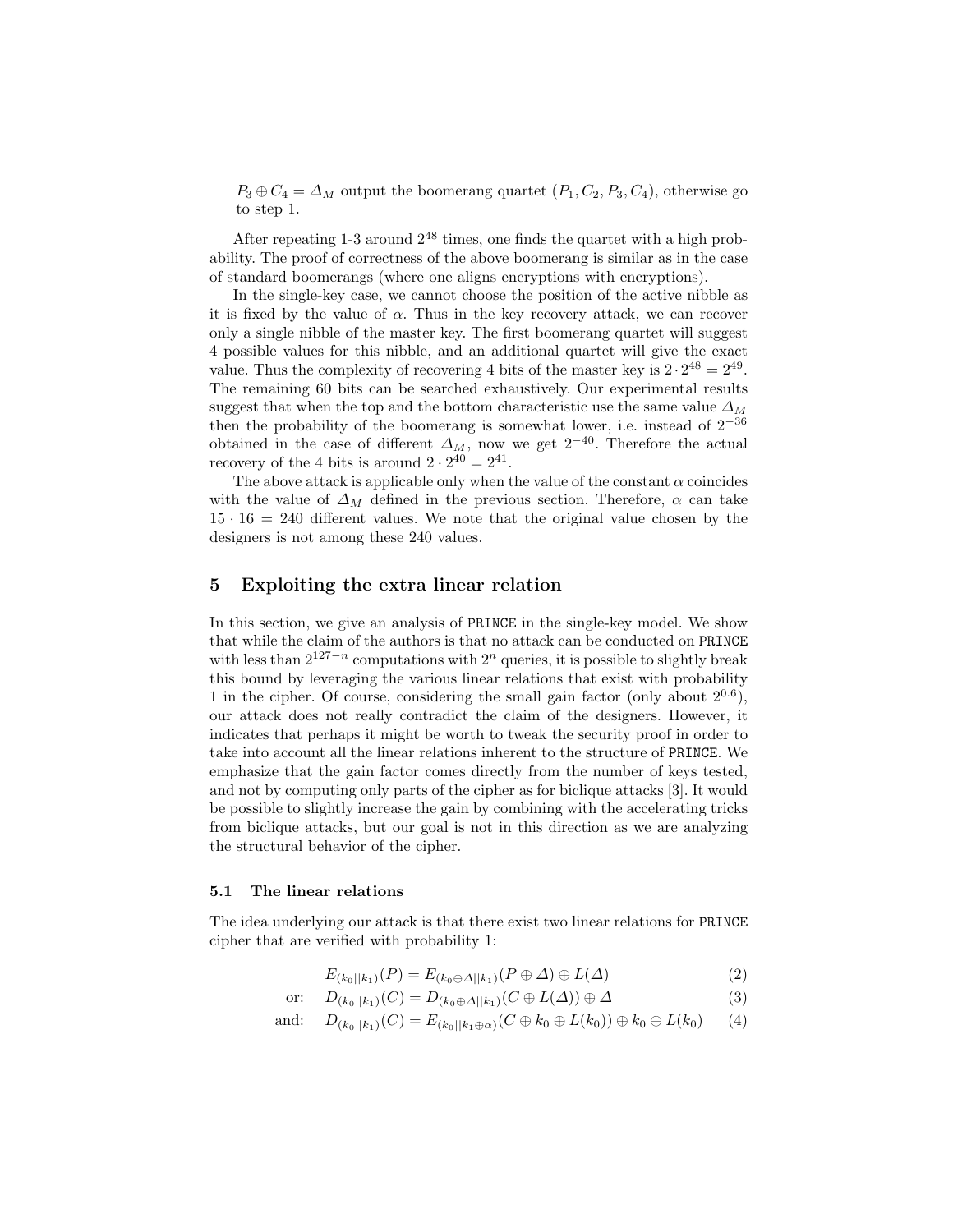The first equation (2) is the simple related-key relation due to the Even-Mansour construction of PRINCE, while the second equation (4) is the  $\alpha$  relation required for the smooth decryption of PRINCE. Using these two relations, we will be able to test 4 keys at the same time, with only one PRINCE computation, thus leading to a maximal gain factor of 2 over the claimed security  $(2^{127} \text{ with a single query}).$ 

First let us assume that we queried some plaintext  $P$  to the encryption oracle and we received ciphertext C. By picking a random key  $(k_0||k_1)$ , the attacker can compute  $E_{(k_0||k_1)}(P) = C'$  and directly check if  $C' = C$ . If not, then he knows that  $(k_0||k_1)$  is not the secret key. However, he can deduce more than just this information. Indeed, from (2) and by denoting  $C' \oplus C = \delta \neq 0$ , we deduce

$$
E_{(k_0 \oplus L^{-1}(\delta)||k_1)}(P \oplus L^{-1}(\delta)) = E_{(k_0||k_1)}(P) \oplus L(L^{-1}(\delta))
$$
  
=  $C' \oplus \delta = C$ 

and since  $\delta \neq 0$ , then  $L^{-1}(\delta) \neq 0$  and thus the key  $(k_0 \oplus L^{-1}(\delta)||k_1)$  encrypts a different plaintext than  $P$  to ciphertext  $C$ , i.e. it is not a valid key (and it is different from key  $(k_0||k_1)$  since  $L^{-1}(\delta) \neq 0$ .

At this point, the attacker can test two keys with one PRINCE query and one PRINCE offline computation. However, he can deduce even more information by using equation (4) and using notation  $X = L^{-1}(P \oplus C \oplus k_0)$ :

$$
D_{(X||k_1 \oplus \alpha)}(C) = E_{(X||k_1)}(C \oplus X \oplus L(X)) \oplus X \oplus L(X)
$$
  
\n
$$
= E_{(k_0||k_1)}(C \oplus X \oplus L(X) \oplus k_0 \oplus X) \oplus X \oplus L(X) \oplus L(k_0 \oplus X)
$$
  
\n
$$
= E_{(k_0||k_1)}(P) \oplus L(k_0) \oplus X
$$
  
\n
$$
= C' \oplus L(k_0) \oplus L^{-1}(P \oplus C \oplus k_0)
$$

and if  $C' \oplus L(k_0) \oplus L^{-1}(P \oplus C \oplus k_0) \neq P$ , then it means that the key  $(X||k_1 \oplus \alpha)$ deciphers the ciphertext  $C$  to a plaintext different from  $P$ , i.e. it is not a valid key. Let us denote  $Y = P \oplus C' \oplus L(k_0)$ . Then:

$$
E_{(Y||k_1 \oplus \alpha)}(P) = D_{(Y||k_1)}(P \oplus Y \oplus L(Y)) \oplus Y \oplus L(Y)
$$
  
\n
$$
= D_{(k_0||k_1)}(P \oplus Y \oplus L(Y) \oplus L(k_0 \oplus Y)) \oplus Y \oplus L(Y) \oplus k_0 \oplus Y
$$
  
\n
$$
= D_{(k_0||k_1)}(C') \oplus k_0 \oplus L(Y)
$$
  
\n
$$
= P \oplus k_0 \oplus L(P \oplus C' \oplus L(k_0))
$$

and if  $P \oplus k_0 \oplus L(P \oplus C' \oplus L(k_0)) \neq C$ , then it means that the key  $(Y||k_1 \oplus \alpha)$ encrypts the plaintext  $P$  to a ciphertext different from  $C$ , i.e. it is not a valid key.

#### 5.2 Speeding up the key recovery with linear relations

For previous subsection, it is clear that with only a single query to the encryption oracle, and performing only a single PRINCE offline computation, one can eliminate four keys at a time (namely  $K_1 = (k_0||k_1), K_2 = (k_0 \oplus L^{-1}(\delta)||k_1),$  $K_3 = (L^{-1}(P \oplus C \oplus k_0)||k_1 \oplus \alpha)$  and  $K_4 = (P \oplus C \oplus \delta \oplus L(k_0)||k_1 \oplus \alpha)$  by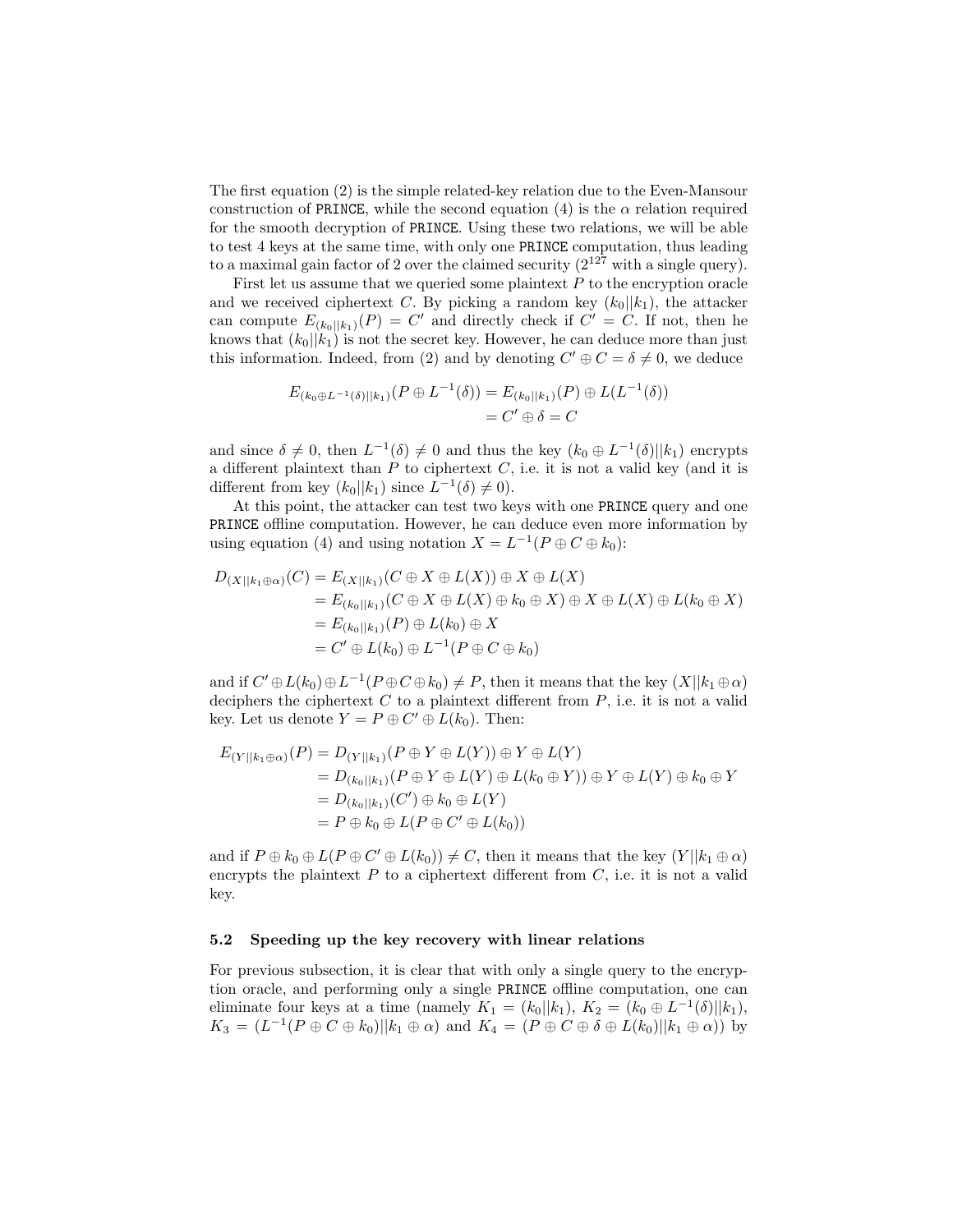testing simple linear relations. However, there is a subtlety here because among the four keys that are tested, some are not controlled by the attacker. Indeed, while  $K_1$  is directly chosen by the attacker, the value of the tested keys  $K_2$  or  $K_4$  depend on  $\delta$  which is a random value from the view of the attacker. The third key  $K_3$  does not depend on  $\delta$  and therefore can be chosen by the attacker as well (that is,  $k_0$  and  $k_1$  linearly define  $K_1$  and  $K_3$ ).

We would like to evaluate the complexity of a brute force key search using this method that tests four keys with only a single PRINCE computation. One can first divide the sets of keys  $k_1$  into  $2^{63}$  independent pairs  $(k_1, k_1 \oplus \alpha)$ . The attacker will go through the  $2^{63}$  pairs and for each of them test all the possible values of  $k_0$ . For each PRINCE computation, he will eliminate two keys for  $k_1$  (i.e.  $K_1$  and  $K_2$ ) and two keys for  $k_1 \oplus \alpha$  (i.e.  $K_3$  and  $K_4$ ), continuing until he has tested all the keys  $k_0$  for both  $k_1$  and  $k_1 \oplus \alpha$ , and then going to the next pair  $(k_1, k_1 \oplus \alpha)$ . To minimize the overall complexity, at each step the attacker will select a value for  $k_0$  such that key  $K_1$  and key  $K_3$  have not been tested yet and this can be done with a good probability<sup>4</sup> as long as the number of untested keys  $k_0$  for both  $k_1$  and  $k_1 \oplus \alpha$  is bigger than  $2^{32}$ . The two others keys  $K_2$  and  $K_4$  will randomly hit either a new and untested key or an already tested one, but on average over the whole process about one key will be eliminated. Overall, with one PRINCE computation on average about three new key candidates are removed and the total key recovery complexity is about  $2^{128}/3 = 2^{126.4}$  PRINCE evaluations, while with a single query to the encryption oracle the security claim by the designers is  $2^{127}$ . We give in Appendix B a slightly more precise analysis of the attack complexity, leading to  $2^{126.47}$  computations.

#### 5.3 Generalization to several queries

In the previous subsection, only a single plaintext query was sent to the encryption oracle, but in fact this is not enough to fully recover the PRINCE secret key since at least two 64-bit queries are required to fully determine the 128-bit secret key. Asking one more query to the oracle in order to prune the remaining key candidates will reduce by a factor 2 the security claim given by the designers which will become lower than our key recovery complexity. Therefore, we need to generalize our previous attack to the case of several oracle queries, and we analyze the example of two queries.

Our goal with two queries is now to be able to test 8 keys at a time (instead of 4), using only one offline PRINCE computation. Let us assume that in addition to the first query  $(P, C)$ , we also ask for the encryption of  $P \oplus 1$  and we receive  $C^{+1}$ . As before, by choosing a random key  $(k_0||k_1)$  and computing offline  $E_{(k_0||k_1)}(P) = C'$ , we can test four keys at a time by using  $(P, C)$ . It is actually straightforward to apply the very same reasoning to  $(P \oplus 1, C^{+1})$  as well and get to test four more keys for free. For example, similarly to the first key  $K_1$  we

<sup>&</sup>lt;sup>4</sup> Since there are  $2^{64}$  values of  $k_0$  to test, there will always be at least  $2^{32}$  untested key for both  $k_1$  and  $k_1 \oplus \alpha$  except at the very end of the process, but then the effect is negligible since only  $2^{32}$  keys will remain to be tested.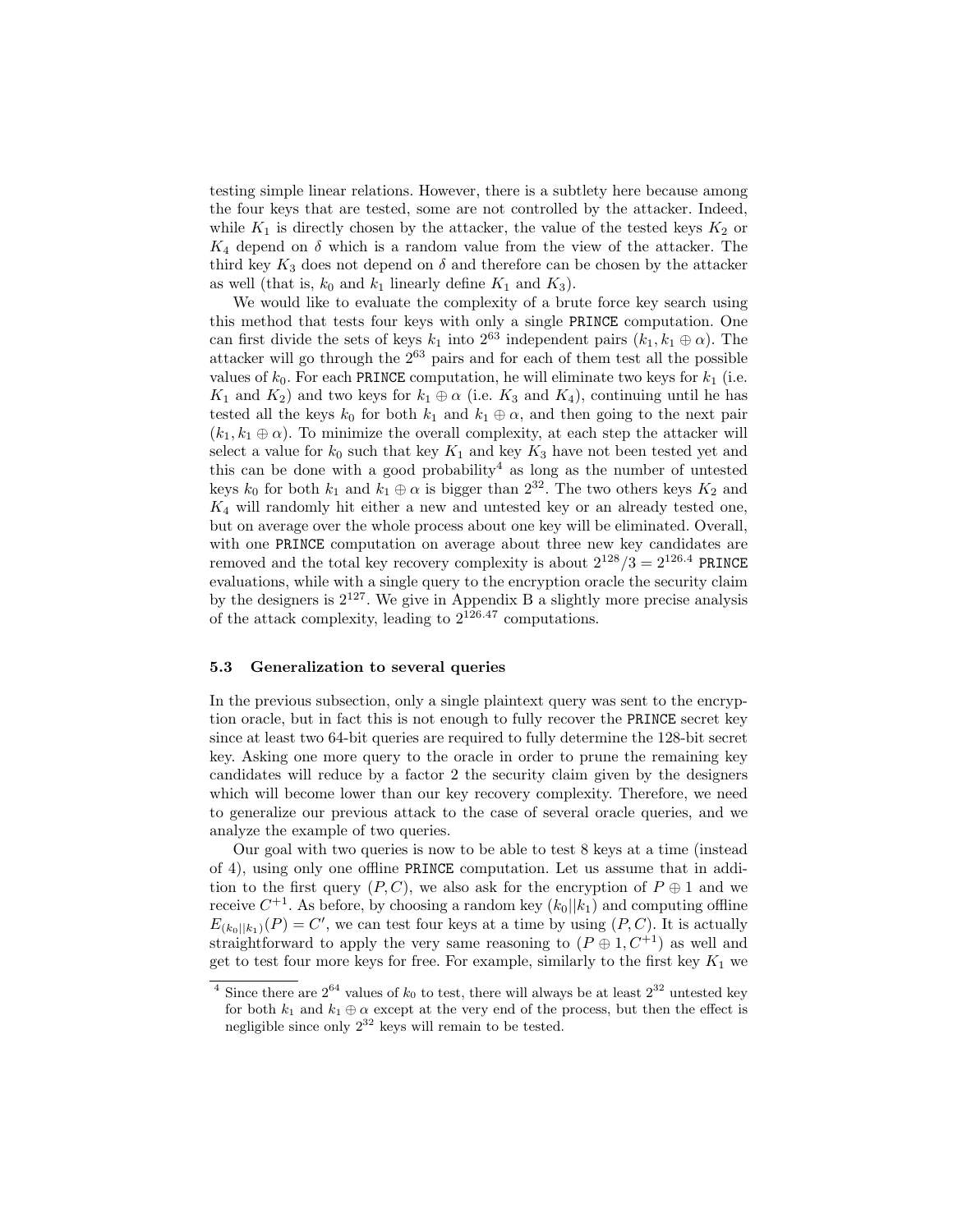can write:

$$
E_{(k_0 \oplus 1||k_1)}(P \oplus 1) = E_{(k_0||k_1)}(P) \oplus L(1) = C' \oplus L(1)
$$

and if  $C' \oplus L(1) \neq C^{+1}$ , then it means that the key  $(k_0 \oplus 1||k_1)$  ciphers the plaintext  $P \oplus 1$  to a ciphertext different from  $C^{+1}$ , i.e. it is not a valid key. We can apply this kind of transformation to the three other keys  $K_2$ ,  $K_3$ ,  $K_4$  and obtain three more free keys.

During the key recovery process, we now get a structure with 8 tested keys, where 4 are for  $k_1$  (two controlled and two uncontrolled) and 4 are for  $k_1 \oplus \alpha$ (two controlled and two uncontrolled). With the very same reasoning as before<sup>5</sup>, we deduce that 6 new keys are tested on average per offline PRINCE computation, and the final key recovery complexity is  $2^{128}/6 = 2^{125.4}$  PRINCE evaluations, while with two queries to the encryption oracle the security claim by the designers is 2 <sup>126</sup>. Using the same reasoning than depicted in Appendix B, we obtain a slightly more precise analysis of the attack complexity, leading to  $2^{125.47}$  computations.

# 6 Integral attacks for reduced-round PRINCE<sub>core</sub> and PRINCE

In this section, we present key-recovery attacks for reduced variants of 4, 5 and 6 rounds of  $PRINE_{core}$ , and show how to extend them to key-recovery attack on the same number of rounds for PRINCE. The basic strategy comes as a direct application of the SQUARE attack proposed in [5]. We begin by describing the context for PRINCE with a 4-round version, and then show how to extend it to 5 and 6 rounds. In the sequel, we use the notations defined in Section 2 where the middle layer  $M_{mid}$  is linear.

### 6.1 Attack on 4 rounds

This small version considers two rounds  $\mathcal{R}_0$  and  $\mathcal{R}_1$  in the first part of the core block cipher, followed by the middle linear layer  $M_{mid}$ , and finally the two last rounds  $\mathcal{R}_2$  and  $\mathcal{R}_3$ . The secret key to recover for PRINCE<sub>core</sub> is  $k_1$ . This attack, as well as the subsequent ones, uses the following 3-round distinguishing property as its core.

**Property 4.** Let  $\mathcal{P}_n$  be a set of  $2^4$  plaintexts such that a particular nibble  $n$  assumes all  $2<sup>4</sup>$  possible values while the 15 other ones are fixed to chosen constants. We call this structure a  $\delta$ -set. The encryption of the  $\delta$ -set  $\mathcal{P}_n$  through

<sup>5</sup> We have 4 controlled keys, which can be chosen to be always untested keys as long as the number of untested keys  $k_0$  for both  $k_1$  and  $k_1 \oplus \alpha$  is bigger than  $2^{48}$ . Since there are  $2^{64}$  values of  $k_0$  to test, there will always be at least  $2^{48}$  untested key for both  $k_1$  and  $k_1 \oplus \alpha$  except at the very end of the process, but then the effect is negligible since only  $2^{48}$  keys will remain to be tested.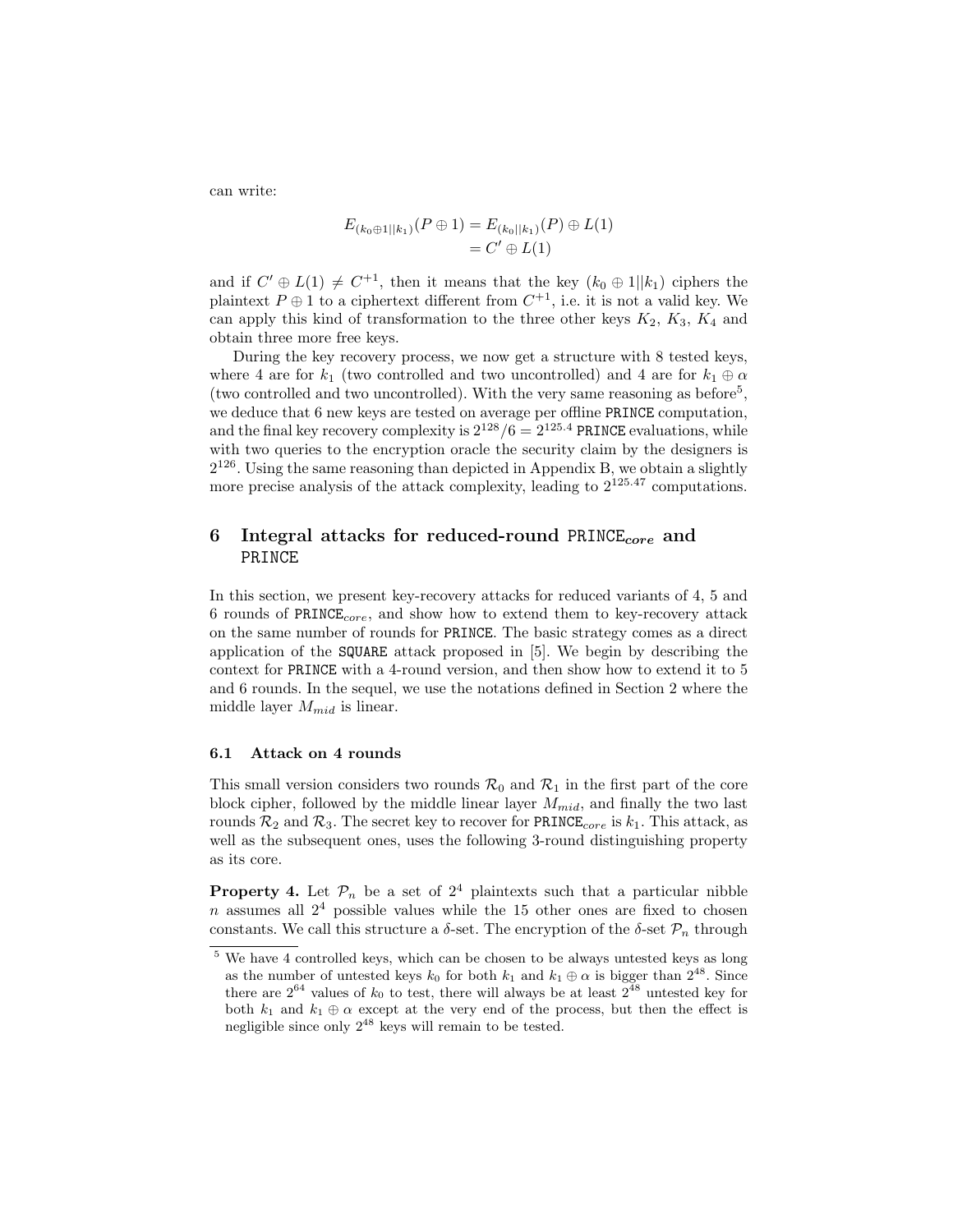three rounds of PRINCE<sub>core</sub> produces a set C where all nibbles are balanced, that is:

$$
\forall n \in \{0, \ldots, 15\}, \bigoplus_{c \in \mathcal{C}} c[n] = 0.
$$

The proof strictly follows the one from [5] and is due to the wide-trail strategy followed by the designers. Additionally, we can also consider the encryption of  $\mathcal{P}_n$ under 3.5 rounds of  $PRINE_{core}$ , where we skip the application of the non-linear layer in the fourth round. Applying the S-box destroys this algebraic property of the  $\delta$ -set, but allows to mount a key-recovery attack.

We begin by constructing a  $\delta$ -set  $\mathcal{P}_0$  of  $2^4$  plaintexts where nibble at position 0 assumes all  $2^4$  values, we ask the encryption  $\mathcal{P}_0$  under the secret key  $k_1$ , and store the ciphertexts in C. Then, for all nibbles n in  $k_1$ , guess the value of  $k_1[n]$ and compute  $\sigma = \bigoplus_{c \in \mathcal{C}} S(e[n] \oplus k_1[n] \oplus RC_4[n])$ . If  $\sigma = 0$ , then the nibble before the last non-linear layer is balanced, and we get a valid suggestion for the value  $k_1[n]$ . Otherwise, we discard the guess.

This algorithm requires  $2<sup>4</sup>$  chosen plaintexts and suggests in average one value per nibble of  $k_1$  since each check should remove 1 out of  $2^4$  guesses. At the end, we recover in sequence all the nibbles of  $k_1$  with a total time complexity of  $16 \cdot 2^4 = 2^8$  simple operations, and  $2^4$  64-bit words of memory.

### 6.2 Attack on 5 rounds

Further we show how to add one round at the end of the previous attack, to reach five rounds. We note that this reduced variant of  $PRINE_{core}$  is not symmetric since there are two rounds,  $\mathcal{R}_0$  and  $\mathcal{R}_1$ , before  $M_{mid}$  and three rounds after:  $\mathcal{R}_2$ ,  $\mathcal{R}_3$  and  $\mathcal{R}_4$ . The strategy remains the same: we guess particular key nibbles to check the distinguishing property on an encrypted  $\delta$ -set C. Now we need to guess 4 nibbles of a column of  $k_1$  to partially decrypt the corresponding columns of the ciphertexts and check the balanced property. Note that in the case of  $PRINE_{core}$ , we only need to guess 4 nibbles since there is no key-schedule, whereas for the AES we would need 5.

In comparison to the previous attack where one check suffices to remove all but one key guess, here we need more. Indeed, we expect a single check to behave as a 4-bit filter, so that 4  $\delta$ -sets should provide enough information to discard all but 1 key guess. In practice, we measure that the filter is not that strong: we require in average 4.7  $\delta$ -set to determine the 4 key nibbles uniquely. In total, the attack requires  $5 \cdot 2^4$  chosen plaintexts,  $5 \cdot 2^4$  memory to store them, and a time complexity of  $4 \cdot 5 \cdot 2^{16} \approx 2^{21}$  simple operations to recover the full  $k_1$ .

#### 6.3 Attack on 6 rounds

On top on the previous attack, we add one additional round at the beginning to reach six rounds. The strategy is the same as the one for the AES: we construct a set of plaintexts  $P$  such that we can construct a  $\delta$ -set after one round. To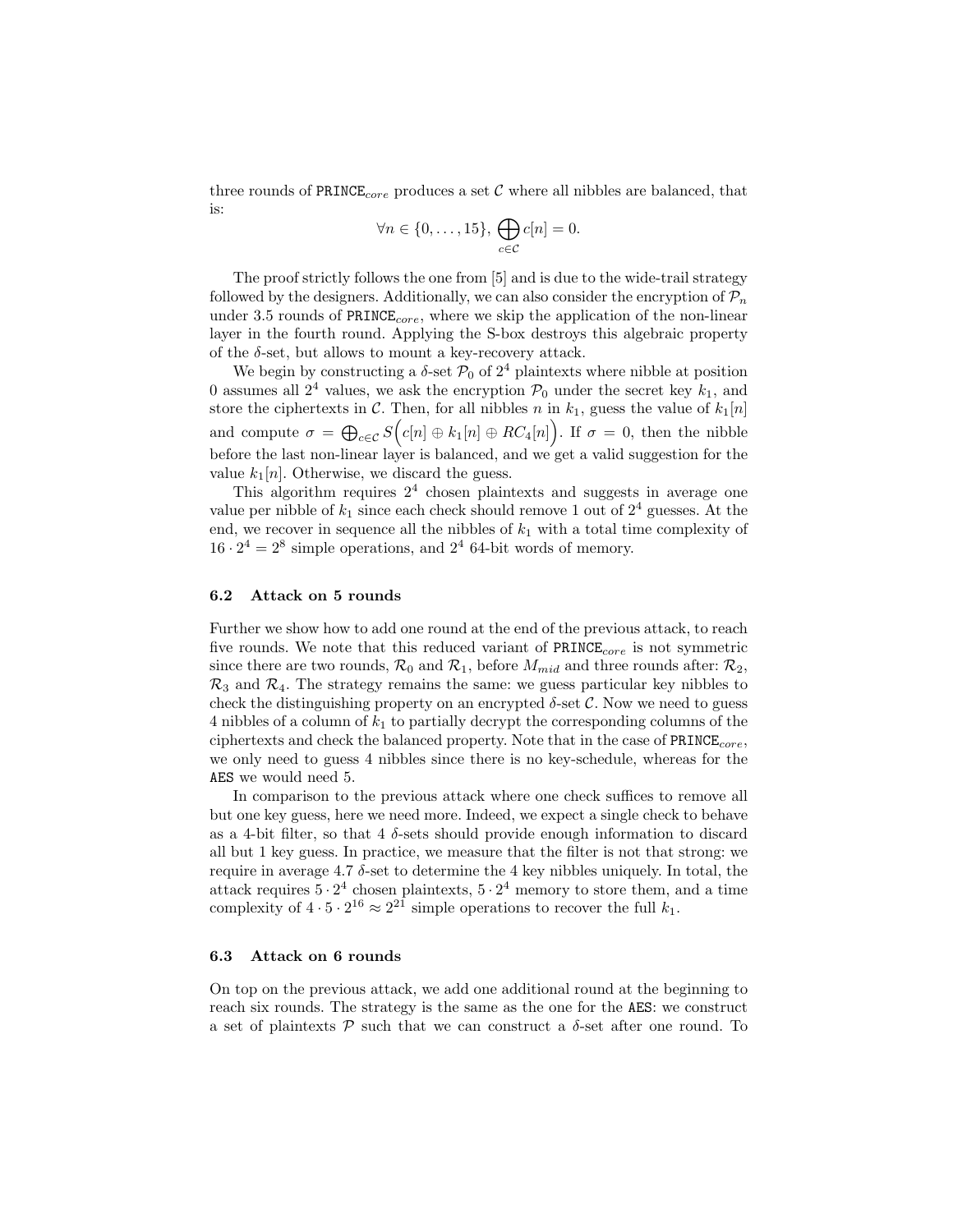do so, we consider a larger structure of  $2^{16}$  plaintexts where the four diagonal nibbles assume all the possible values, and we ask its encryption to get the set of corresponding ciphertexts  $C$ . Then, we guess the four diagonal nibbles of  $k_1$  and partially encrypt the associated data under the key guess to find  $2^4$ plaintexts/ciphertexts pairs defining a  $\delta$ -set in the second round. We expect  $2^{12}$  δ-sets  $\mathcal{P}_i$  for any nibble i, so the data can be reused to replay the attack on a different  $\delta$ -set. We can now apply the 5-round attack by guessing only 3 additional nibbles: we already know one in each column from the diagonal guess. In total, the attack requires  $2^{16}$  chosen plaintexts of data and same for memory requirements and runs in time equivalent to  $4 \cdot 2^{16} \cdot 2^{12} = 2^{30}$  simple operations.

### 6.4 Extension from PRINCE<sub>core</sub> to PRINCE

All the three previous attacks on  $PRINE_{core}$  can be extended to attacks on **PRINCE** by guessing the same nibbles in  $L(k_0)$ . Namely, if we have an integral attack on  $r$  rounds of PRINCE<sub>core</sub> requiring  $g$  precise guesses in the last application  $k_1$ , we can deduce an attack recovering  $k_1 \oplus L(k_0)$  on the same number r of rounds by guessing the same g nibbles in both  $k_1$  and  $L(k_0)$ . For each correct final guess  $g$  that verifies the balanced property, we deduce the right value for  $k_1[g] \oplus L(k_0)[g]$ . Hence, for the 6-round attack, we can recover  $k_1 \oplus L(k_0)$  with  $2^{16}$  chosen plaintexts and  $(2^4)^{4+3+4} = 2^{44}$  simple operations. We first guess the four diagonal nibbles of  $k_1$  to find the  $\delta$ -set, then we guess 4 nibbles in a column of  $L(k_0)$  and three new guesses in the same column of  $k_1$  to partially decrypt the ciphertexts. For the same reason as before, only three guesses are needed in  $k_1$  because we already know one. Finally, we can exhaust the  $2^{64}$  values of either  $k_0$  or  $k_1$  to recover the full 128-bit master key.

## 7 Time-Memory-Data Tradeoffs

In this section, we present tradeoffs for the construction used in PRINCE, i.e. our approaches work regardless of the cipher used as  $PRINE_{core}$ . The proposed tradeoffs are based on a property that the cipher can be divided into two parts, leading to a similar division of the phases of the key recovery attack. Then, one side of the attack is precomputed as it does not depend on the plaintextciphertext, while the other side is data-dependent and it is recomputed in the online phase. Depending on the precomputation phase and in particular on the memory used in this phase, our tradeoffs are based either on the meet-in-themiddle (MITM) attacks or on Hellman's tradeoffs[9]. We note that we give timememory-data tradeoffs, i.e. we show that one can achieve tradeoffs involving data as well. This is not the case for the rest of the block ciphers, as the only known generic block cipher tradeoff is the Hellman's tradeoff which does not make use of larger data set.

We assume the reader is familiar with the Hellman's time-memory tradeoff that consists of two phases: 1) precomputation or offline phase, when the attacker encrypts a chosen plaintext under all possible keys and stores part of the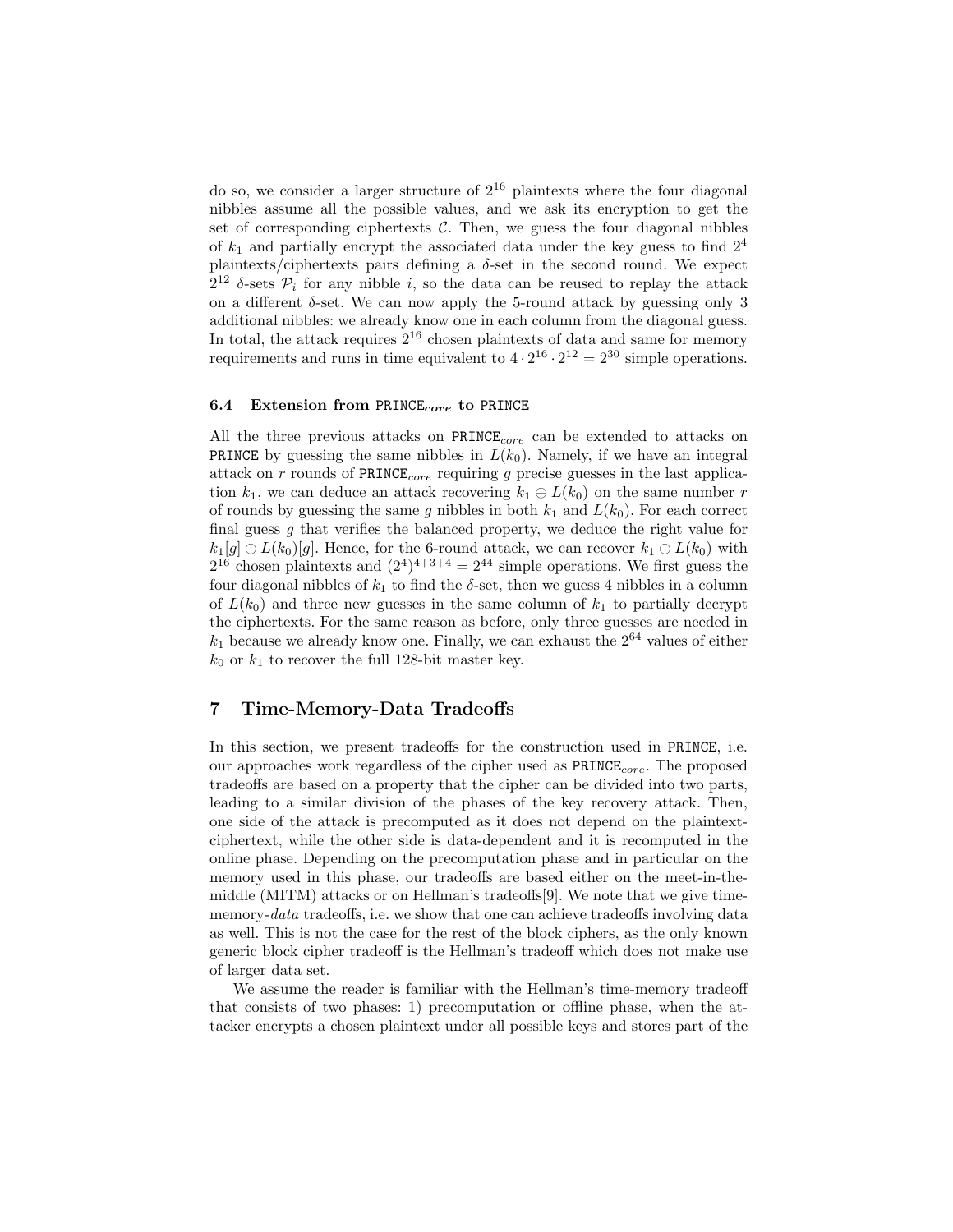results in so-called Hellman's tables, and 2) online phase, in which the attacker recovers the secret key using the tables. A cryptanalytic tradeoff is defined by the following parameters:

- N is the size of the key space (e.g. for PRINCE  $N = 2^{128}$ )
- P is the time complexity of the precomputation phase
- M is the amount of the memory used in both the precomputation and the online phases
- T is the time required to recover the secret key, i.e. the complexity of the online phase
- D is the amount of data required to recover the secret key

The standard way of presenting a tradeoff is by giving its curve, which is a simple relation between the time, memory, data, and the size of the key. The Hellman's time-memory tradeoff is the only known generic tradeoff for block ciphers, and has the curve  $TM^2 = N^2, M > N^{\frac{1}{2}}$  and  $P = N$ . We use  $(P, C)$  to denote the plaintext-ciphertext pair for PRINCE, and  $(A, B)$  to denote the pair for  $\texttt{PRINCE}_{core}$ .

Our tradeoffs exploit the linearity of the addition of  $k_0$ . Recall that the addition of the key  $k_0$  is defined as:

$$
P \oplus k_0 = A \tag{5}
$$

$$
B \oplus L(k_0) = C,\t\t(6)
$$

or equivalently

$$
L(P) \oplus L(A) = L(k_0)
$$
\n<sup>(7)</sup>

$$
B \oplus C = L(k_0). \tag{8}
$$

Thus, the values of  $P, C, A, B$  are related as:

$$
L(P) \oplus C = L(A) \oplus B \tag{9}
$$

Therefore, the separation of  $(P, C)$  on one side, and  $(A, B)$  on the other is manageable. We note that a similar reduction was presented in [7]. It was applied to the case of single-key Even-Mansour, where  $L(k_0) = k_0$ , and the inner transformation  $F$  is a permutation rather than a cipher as in our case. However, [7] does not examine the possibility of tradeoff attacks.

A MITM Tradeoff. Our first tradeoff is MITM based. It can be described as follows:

1. In the precomputation phase, the attacker fixes  $2^{64-d}$  values of A and for all possible  $2^{64}$  values of the key  $k_1$  computes the corresponding value of  $B = PRINCE_{core}(A, k_1)$  and stores the tuple  $(L(A) \oplus B, A, B, k_1)$  in a table  $\tilde{S}$ . The size of  $\tilde{S}$  is  $2^{128-d}$ .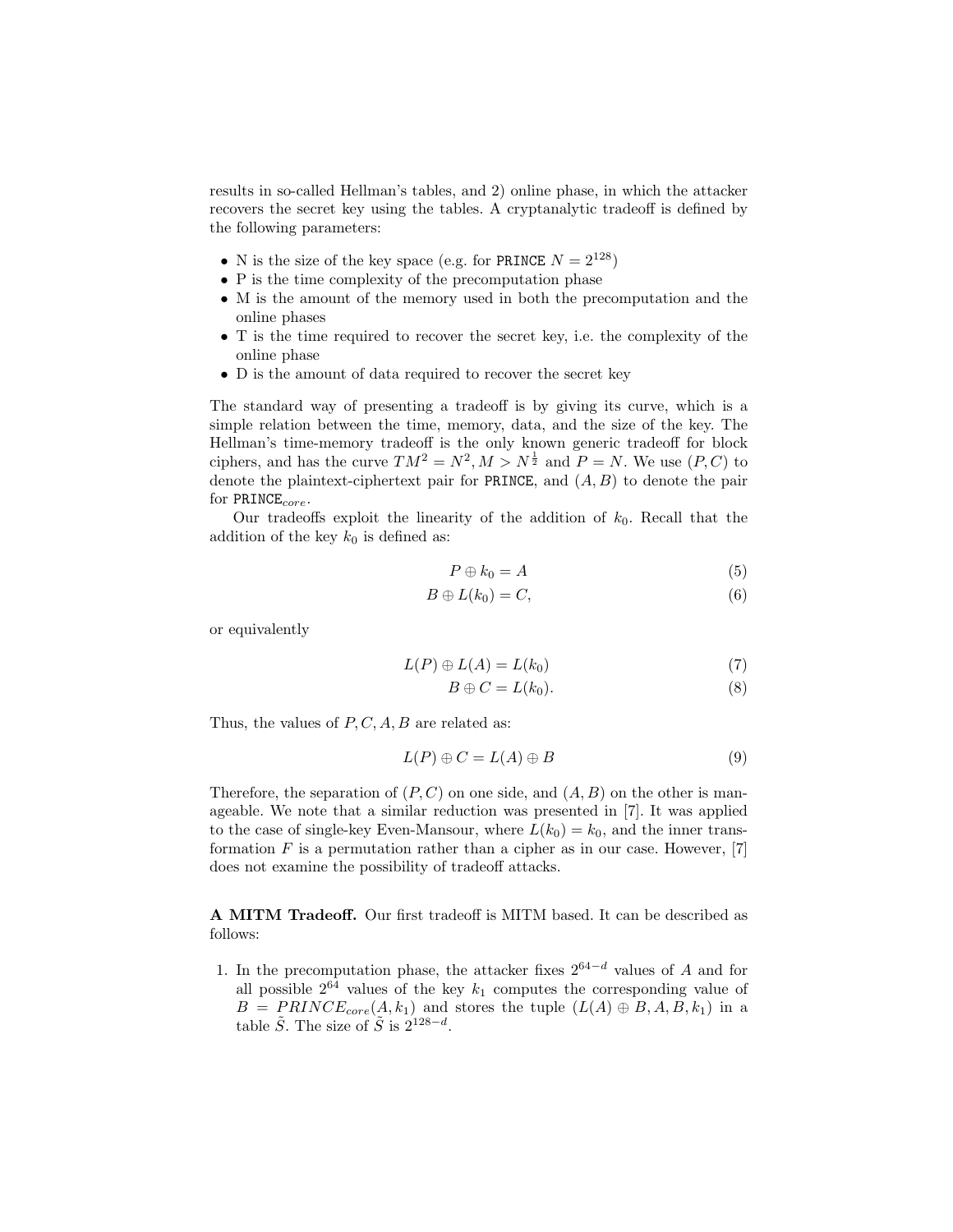2. In the online phase, given  $2^d$  pairs of known plaintexts-ciphertexts, for each pair  $(P_i, C_i)$ , the attacker computes the value of  $L(P) \oplus C$  and checks for a match in the table S. For every found match, the outer key  $k_0$  is computed, and a possible candidate  $k_0||k_1$  is checked on a few more pairs of plaintextsciphertexts.

As there is  $2^d$  data, the size of the set  $\tilde{S}$  is  $2^{128-d}$ , and the matching space is only 64 bits, there would be  $2^{d+128-d-64} = 2^{64}$  candidates, thus the correct key would be found with an overwhelming probability.

This tradeoff has the following parameters:

$$
N = 2^{128}, P = 2^{128-d}, M = 2^{128-d}, T = 2^{64}, D = 2^d,
$$
\n(10)

and thus the precomputation phase is smaller than N, i.e.  $PD = N$ , while the resulting memory-data tradeoff curve is of the type:

$$
DM = N, T = N^{\frac{1}{2}}, M > N^{\frac{1}{2}}.
$$
\n(11)

Interestingly, this is precisely the curve given by Babbage and Golić  $[1, 8]$  for stream ciphers. Compared to the Hellman's curve, we get  $TM^2 = 2^{64}2^{4 \cdot 64 - 2d}$  $2^{4.64}2^{64-2d} = N^22^{64-2d}$ , hence when the data  $D > N^{\frac{1}{4}} = 2^{32}$ , we get a better tradeoff.

Hellman's tables trade-off. Though the time complexity seems attractive as it is only  $N^{\frac{1}{2}}$ , the memory complexity required by the previous tradeoff is quite large. Hence, it is reasonable to try to reduce the memory by increasing the time. This is achievable by implementing Hellman's tradeoff as intermediate step of the tradeoff for the whole cipher. Hellman's tradeoff satisfies the curve  $TM^2 = N^2$ , where  $N = 2^n$ ,  $T = t^2$ ,  $M = mt$ , and  $mt^2 = 2^n$ . The values  $t, m$  are related to the dimension and the number of the tables created during the offline phase. Note that Hellman's tables are computed for a particular plaintext. We call P-Hellman's tables, the precomputation phase computed under the plaintext P. Thus P-Hellman's tables can recover the secret key if the supplied plaintext is P.

Our tradeoff based on Hellman's tables can be described as:

- 1. In the precomputation phase, the attacker creates a set  $\tilde{S}$  of  $2^{n-d}$  different values  $A_i$  for A and for each value, builds  $A_i$ -Hellman's tables for the cipher  $PRINCE_{core}(A_i, k_1).$
- 2. In the online phase, given  $2^d$  pairs of known plaintexts-ciphertexts, for each pair  $(P_i, C_i)$ , the attacker performs the following steps:
	- Fixes one value of  $A_i$  from the predefined set  $\tilde{S}$ ,
	- Computes the value of  $k_0 = P_i \oplus A$ ,
	- Computes the corresponding value of  $B = C_i \oplus L(k_0)$ ,
	- Uses  $A_i$ -Hellman's table, to find a value of  $k_1$  such that  $PRINCE_{core}(A_i, k_1)$  =  $B$ ,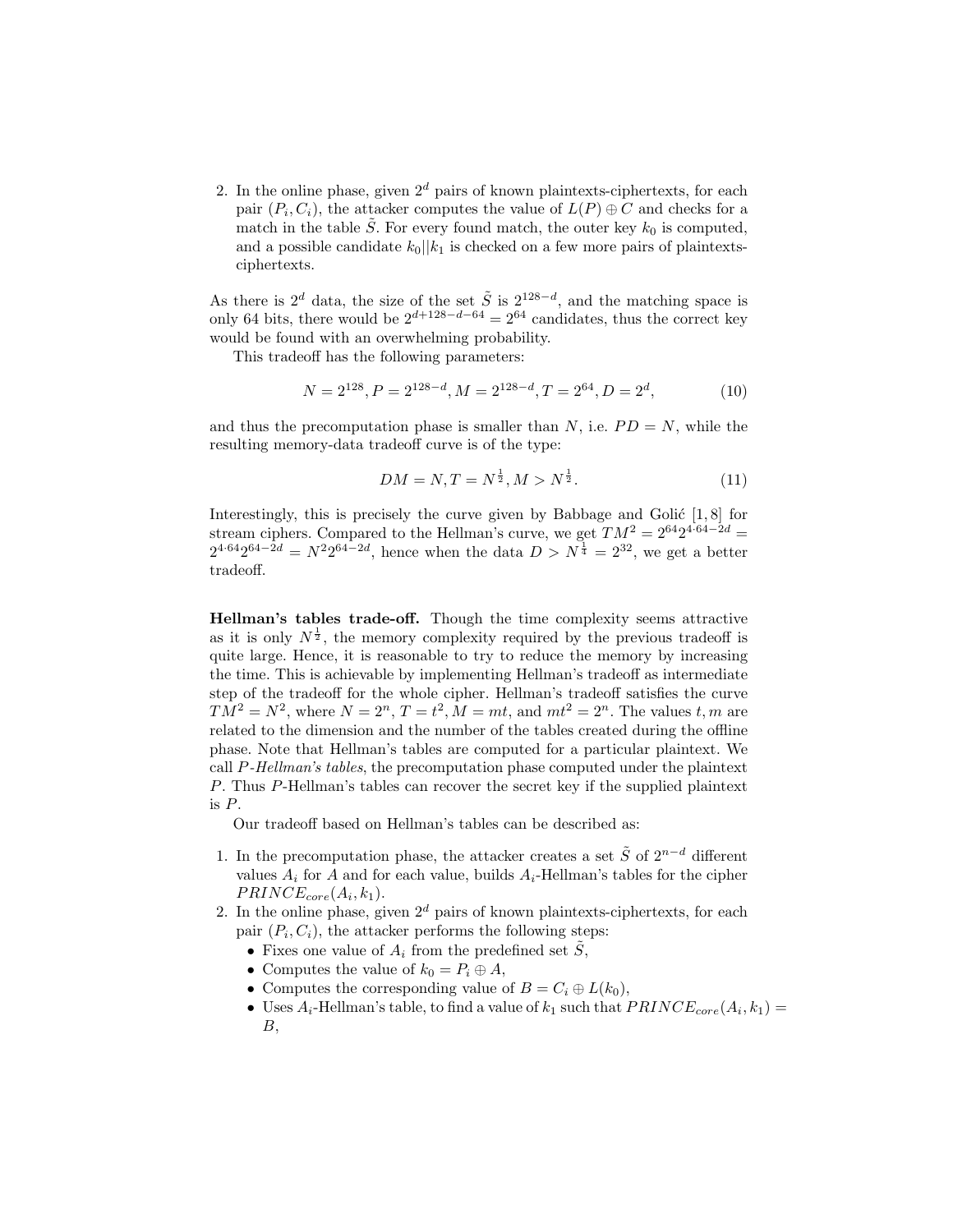- Checks if the found key  $k_0||k_1$  is the correct key by testing on a few more pairs of plaintext-ciphertext,
- If the suggested key is incorrect, repeats all of the above steps.

As there is  $2^d$  data, and  $2^{64-d}$  values of  $A_i$  in  $\tilde{S}$ , in total there are  $2^d 2^{64-d}$  =  $2^{64}$  possible values for the key  $k_0$ , and for each of them on average one value for the key  $k_1$ , or  $2^{64}$  pairs of suggested keys, thus the attacker finds the right key with a high probability. In the precomputation phase, for a single value of A, the attacker uses  $2^{64}$  computations to build Hellman's tables and requires  $M = mt$ memory to store each of them. In the online phase, given  $A$  and  $B$ , the attacker needs  $T = t^2$  time to find the correct value of the key  $k_1$ . Therefore, the tradeoff has the following parameters:

$$
N = 2^{128}, P = 2^{128-d}, M = 2^{64-d}mt, T = 2^{64}t^2, D = 2^d,
$$
\n(12)

and the resulting time-memory-data tradeoff curve is of the type:

$$
T(MD)^2 = 2^{64}t^2 2^{2 \cdot 64 - 2d} m^2 t^2 2^{2d} = 2^{3 \cdot 64} (t^2 m^2 t^2) = 2^{3 \cdot 64} 2^{2 \cdot 64} = 2^{5 \cdot 64} = N^2 N^{\frac{1}{2}}.
$$
\n(13)

Again, our tradeoff compared to the Hellman's tradeoff is better at the points of the curve where  $D > N^{\frac{1}{4}}$ . We should note that due to the claimed security level of PRINCE, i.e.  $TD < N$ , an additional requirement  $M^2D > 2^{192}$  is introduced.

Hellman's single table trade-off. In the Hellman's tradeoff, different tables, each with a unique reduction function, are created in order to avoid colliding chains, i.e. if the chains are too long, the probability they will collide is high and therefore either the precomputation time has to be increased or the number of keys that can be recovered in the online phase becomes small. The collisions in the precomputation phase cannot be detected, hence the chains are kept short. However, the situation changes if one can store all of the values. This type of scenario is discarded in the classical Hellman's tradeoff as it requires  $M = N$ . However, in the case of PRINCE<sub>core</sub>, the required memory is only  $M = N^{\frac{1}{2}}$  which is precisely the lower bound on the memory in the Hellman's tradeoff (recall that the memory requirement in the Hellman's tradeoff is  $M > N^{\frac{1}{2}} = 2^{64}$ ). Using  $2^{64}$ memory, one can easily create a single Hellman's table for the whole tradeoff – the table has  $m$  chains, each with around  $t$  points. The first chain starts with a terminal point (a value that does not have a preimage) and can have a length of up to  $2^{32}$ , i.e.  $t < 2^{32}$ . If the length t is chosen to be less than  $2^{32}$ , then the starting point of the next chain is the end point of the previous one. This process is repeated until a collision is obtained – such collision can be detected immediately as one has all the values stored. Once a collision occurs, the next chain starts again with a terminal point. Hence, to build the whole table, one needs  $2^{64}$  time and memory, and  $m = 2^{64}$ . Only the starting and end points of the chains are stored for the online phase, thus the memory of the online phase is  $m$ , while the time complexity is  $t$ , and therefore the tradeoff curve becomes  $TM = N$ . Note that the memory  $2^{64}$  is reusable across different tables, i.e. if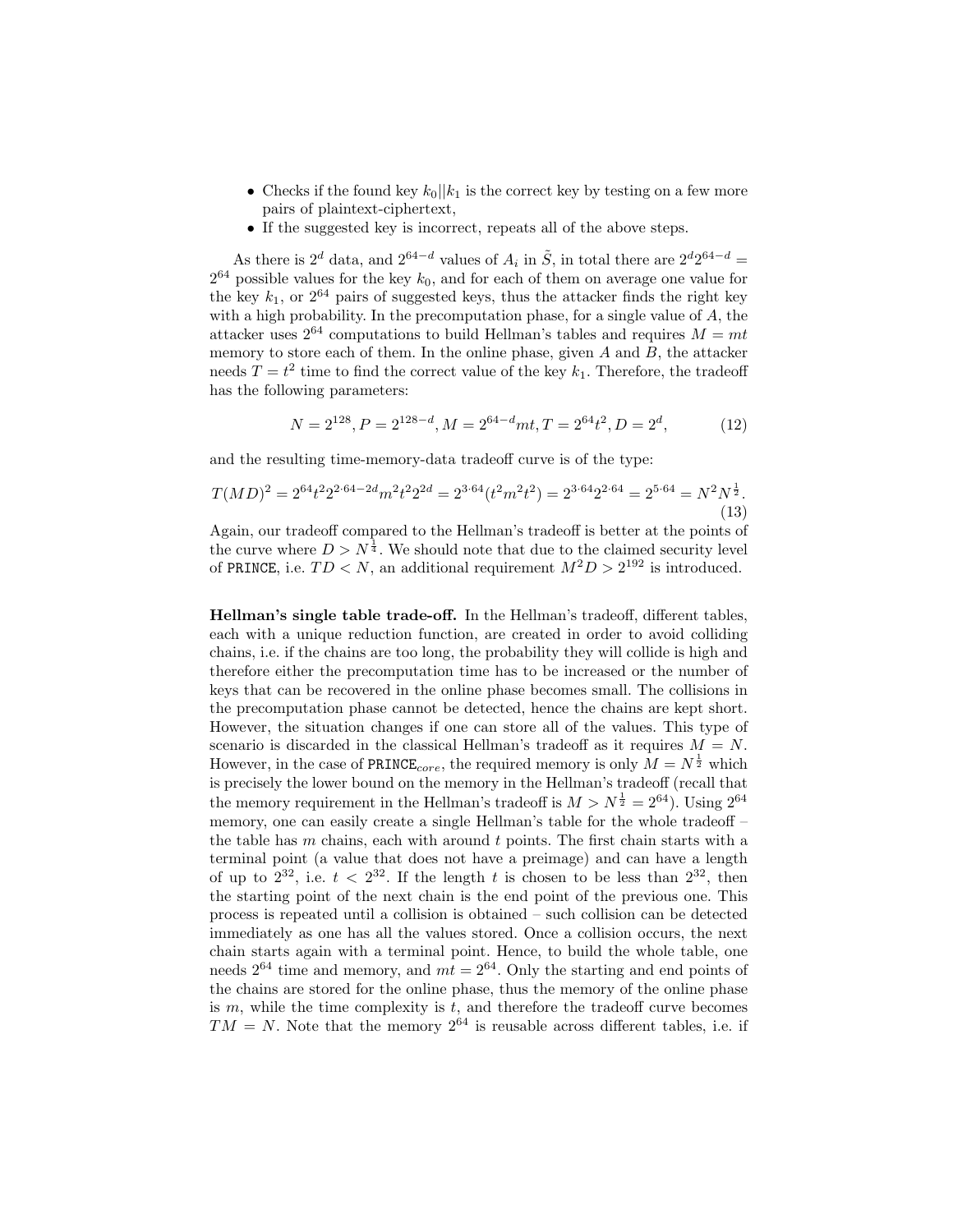one wants to create different tables for tradeoffs with different plaintexts, the same  $2^{64}$  can be used. Also, as the chains can have a maximal length of  $2^{32}$ , if follows that  $t \leq 2^{32}$  and  $m \geq 2^{32}$ .

The tradeoff presented above can be tweaked, and instead of building multiple Hellman's tables with  $mt^2 = 2^{128}$ , we can use the single table described here with  $mt = 2^{64}$ . Hence, using this technique, we obtain the following tradeoff:

$$
N = 2^{128}, P = 2^{128-d}, M = max(2^{64-d}m, 2^{64}), T = 2^{64}t, D = 2^d,
$$
 (14)

and the resulting time-memory-data tradeoff curve is of the type:

$$
TMD = 2^{64}t2^{64-d}m2^d = 2^{2 \cdot 64}(tm) = 2^{2 \cdot 64}2^{64} = NN^{\frac{1}{2}}.
$$
 (15)

Obviously  $M > N^{\frac{1}{2}}$  has to hold (same as in the Hellman's tradeoff), but now we get that for any  $D > M/N^{\frac{1}{2}}$  our tradeoff is better than Hellman's, that is if one uses  $2^{64+d}$  memory, and can obtain more than  $2^d$  known pairs of plaintext-ciphertext, by implementing our tradeoff he can recover the key with less computations then by implementing the generic Hellman's tradeoff. We emphasize that our tradeoff requires only known data, i.e. it is far more practical requirement, than the one of the generic tradeoff.

### Acknowledgement

The authors would like to thank the FSE 2013 reviewers and the PRINCE team for their valuable comments. Ivica Nikolić is supported by the Singapore National Research Foundation under Research Grant NRF-CRP2-2007-03. Thomas Peyrin, Lei Wang and Shuang Wu are supported by the Singapore National Research Foundation Fellowship 2012 NRF-NRFF2012-06.

## References

- 1. Steve Babbage. A Space/Time Trade-Off in Exhaustive Search Attacks on Stream Ciphers. 1995. European Convention on Security and Detection, IEE Conference Publication No. 408.
- 2. Alex Biryukov. DES-X (or DESX). In Henk C. A. van Tilborg and Sushil Jajodia, editors, Encyclopedia of Cryptography and Security (2nd Ed.), page 331. Springer, 2011.
- 3. Andrey Bogdanov, Dmitry Khovratovich, and Christian Rechberger. Biclique Cryptanalysis of the Full AES. In Dong Hoon Lee and Xiaoyun Wang, editors, ASIACRYPT, volume 7073 of Lecture Notes in Computer Science, pages 344–371. Springer, 2011.
- 4. Julia Borghoff, Anne Canteaut, Tim Güneysu, Elif Bilge Kavun, Miroslav Knežević, Lars R. Knudsen, Gregor Leander, Ventzi Nikov, Christof Paar, Christian Rechberger, Peter Rombouts, Soren S. Thomsen, and Tolga Yalçın. PRINCE: A Low-latency Block Cipher for Pervasive Computing Applications. In ASIACRYPT. to appear, 2012.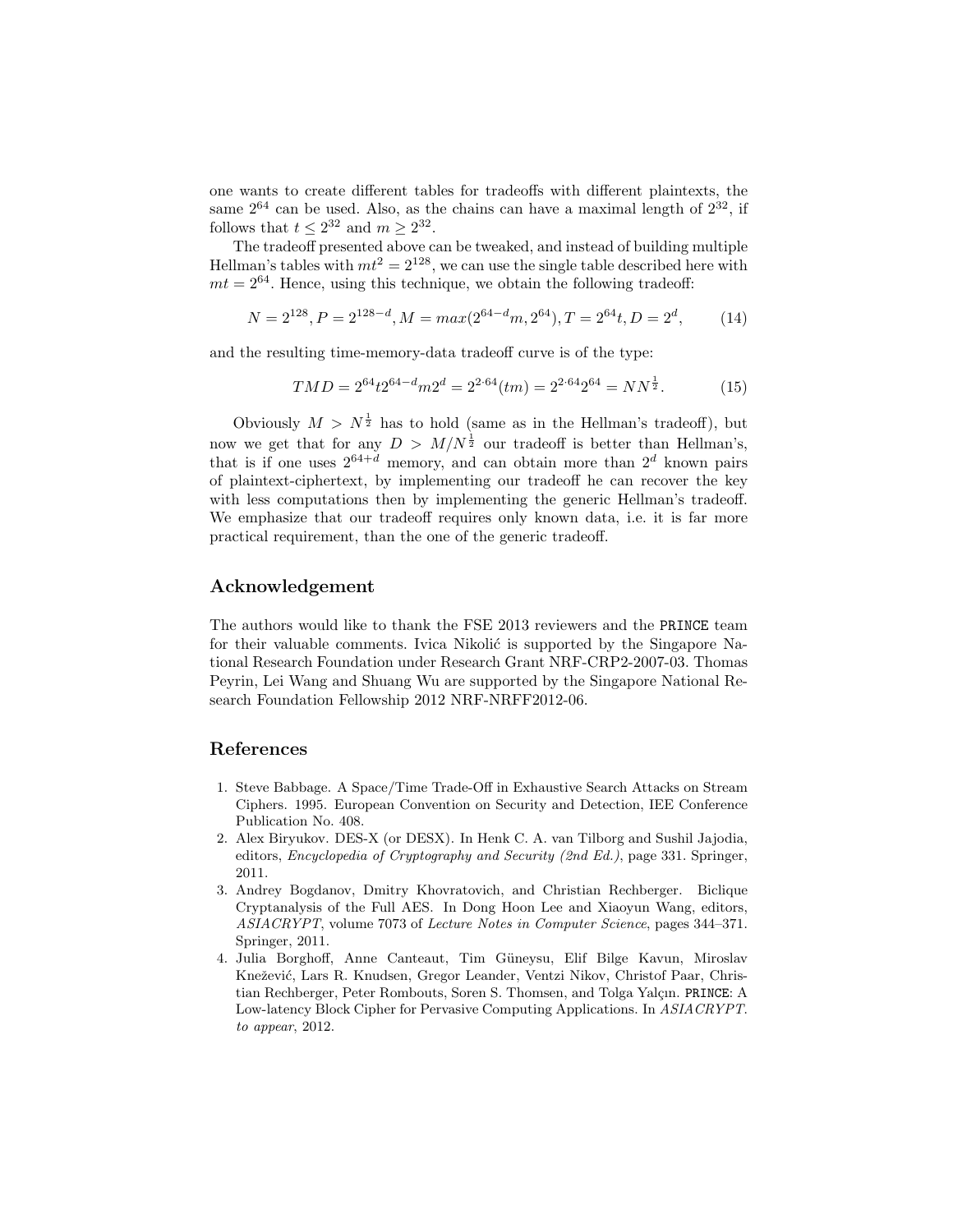- 5. Joan Daemen, Lars R. Knudsen, and Vincent Rijmen. The Block Cipher Square. In Eli Biham, editor, FSE, volume 1267 of Lecture Notes in Computer Science, pages 149–165. Springer, 1997.
- 6. Joan Daemen and Vincent Rijmen. The Design of Rijndael: AES The Advanced Encryption Standard. Springer, 2002.
- 7. Orr Dunkelman, Nathan Keller, and Adi Shamir. Minimalism in Cryptography: The Even-Mansour Scheme Revisited. In David Pointcheval and Thomas Johansson, editors, EUROCRYPT, volume 7237 of Lecture Notes in Computer Science, pages 336–354. Springer, 2012.
- 8. Jovan Dj. Golić. Cryptanalysis of Alleged A5 Stream Cipher. In Walter Fumy, editor, EUROCRYPT, volume 1233 of Lecture Notes in Computer Science, pages 239–255. Springer, 1997.
- 9. Martin E. Hellman. A cryptanalytic time-memory trade-off. IEEE Transactions on Information Theory, 26(4):401–406, 1980.
- 10. Joe Kilian and Phillip Rogaway. How to Protect DES Against Exhaustive Key Search (an Analysis of DESX). J. Cryptology, 14(1):17–35, 2001.

# A Example of a boomerang structure

We present here an example of a boomerang structure found for the attack described in Section 3.2.

| <b>able 2.</b> Example of a related-key boomerang structure $((k_i, p_i, c_i))_{i=1,\ldots,4}$ for the |  |  |
|--------------------------------------------------------------------------------------------------------|--|--|
| full $PRINE_{core}$ in hexadecimal values.                                                             |  |  |

 $\overline{\phantom{0}}$ 

|                              |                                   | $\left  \left( k_{1}, k_{2}, k_{1} \oplus k_{2} \right) \right $ 91b4e89d2625f1fb 91b5e88d2725f1fa  00010010010000001                                                            |                  |  |  |  |  |  |  |
|------------------------------|-----------------------------------|----------------------------------------------------------------------------------------------------------------------------------------------------------------------------------|------------------|--|--|--|--|--|--|
|                              |                                   | $p_1, p_2, p_1 \oplus p_2)$   0b92a736c9bb91a3 0b93a726c8bb91a3                                                                                                                  | 0001001001000000 |  |  |  |  |  |  |
|                              |                                   | $(c_1, c_2, c_1 \oplus c_2)$   2f04603451d1d3df  3846bd541167b633   1742dd6040b665ec                                                                                             |                  |  |  |  |  |  |  |
|                              |                                   |                                                                                                                                                                                  |                  |  |  |  |  |  |  |
|                              |                                   | $\left  \left( k_3, k_4, k_3 \oplus k_4 \right) \right \right $ 91a $4$ e $99$ d $2635$ f $1$ f $\mathtt{a}$  91a $5$ e $98$ d $2735$ f $1$ f $\mathtt{b}$   0001001001001000001 |                  |  |  |  |  |  |  |
|                              |                                   | $(p_3, p_4, p_3 \oplus p_4)$   a763296ea531a6b8 a762297ea431a6b8  00010010010000000                                                                                              |                  |  |  |  |  |  |  |
|                              |                                   | $(c_3, c_4, c_3 \oplus c_4)$   2f14613451d1d3de 3856bc541167b632  1742dd6040b665ec                                                                                               |                  |  |  |  |  |  |  |
|                              |                                   |                                                                                                                                                                                  |                  |  |  |  |  |  |  |
|                              |                                   | $\left  \left( k_{1}, k_{3}, k_{1} \oplus k_{3} \right) \right $ 91b4e89d2625f1fb 91a4e99d2635f1fa  0010010000100001                                                             |                  |  |  |  |  |  |  |
|                              |                                   | $(p_1, p_3, p_1 \oplus p_3)$   0b92a736c9bb91a3 a763296ea531a6b8  acf18e586c8a371b                                                                                               |                  |  |  |  |  |  |  |
|                              |                                   | $\left\  \left( c_1 , c_3 , c_1 \oplus c_3 \right) \right\ $ 2f04603451d1d3df 2f14613451d1d3de $\ $ 00100100000000001                                                            |                  |  |  |  |  |  |  |
|                              |                                   |                                                                                                                                                                                  |                  |  |  |  |  |  |  |
| $(k_2, k_4, k_2 \oplus k_4)$ |                                   | 91b5e88d2725f1fa91a5e98d2735f1fb  0010010000100001                                                                                                                               |                  |  |  |  |  |  |  |
|                              |                                   | $p_1(p_2, p_4, p_2 \oplus p_4)$   0b93a726c8bb91a3 a762297ea431a6b8  acf18e586c8a371b                                                                                            |                  |  |  |  |  |  |  |
| $(c_2,c_4,c_2\oplus c_4)$    | 3846bd541167b633 3856bc541167b632 |                                                                                                                                                                                  | 0010010000000001 |  |  |  |  |  |  |